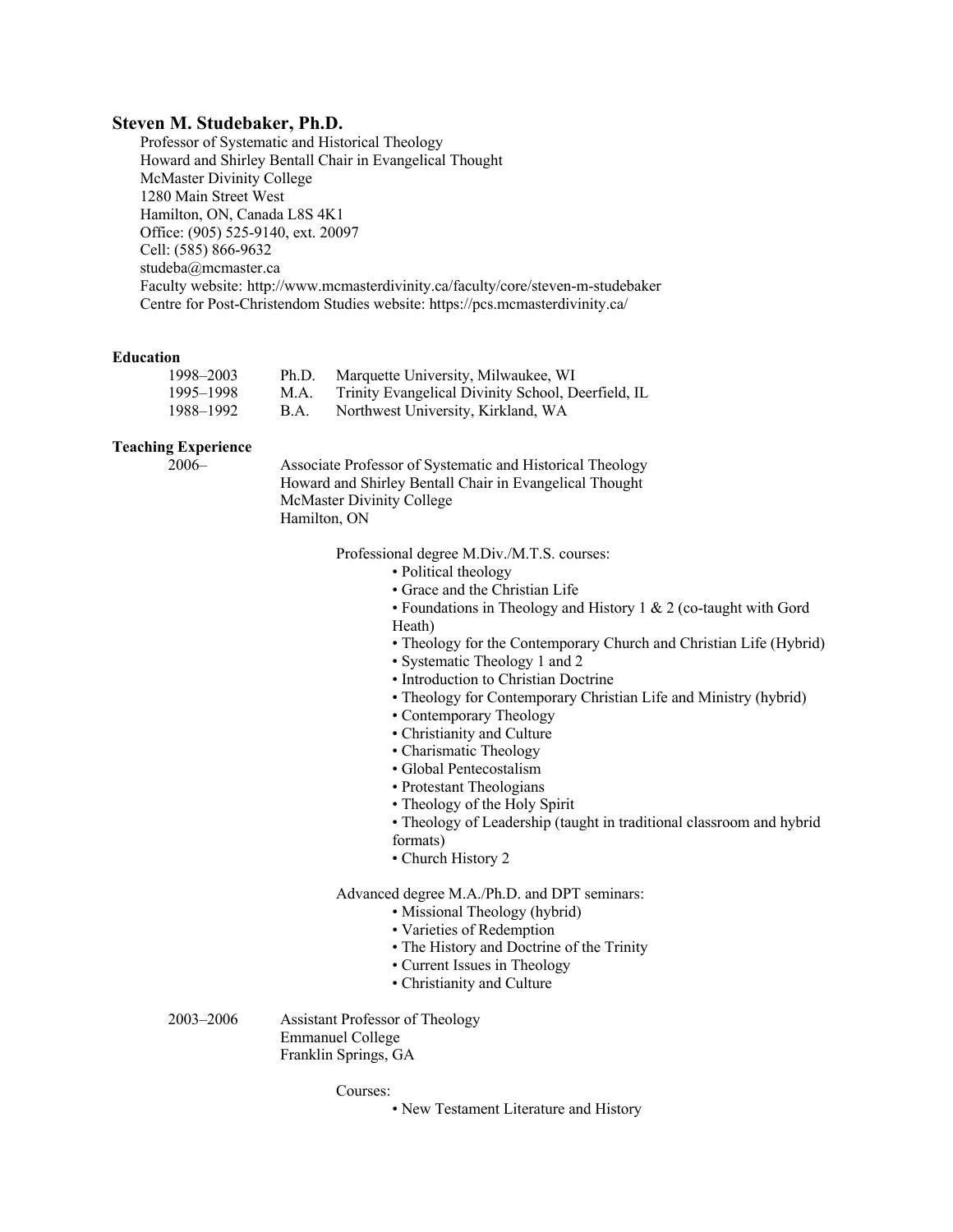|                                            | • Gospel of John<br>• Introduction to Christian Ethics<br>• Christianity and Culture<br>· God and Revelation<br>• Christ and Redemption<br>· Spirit and Consummation<br>• Pentecostal History and Theology |
|--------------------------------------------|------------------------------------------------------------------------------------------------------------------------------------------------------------------------------------------------------------|
| 2003                                       | <b>Adjunct Instructor</b><br>Carthage College<br>Kenosha, WI                                                                                                                                               |
|                                            | Course:<br>• Understandings of Religion (one section)                                                                                                                                                      |
| 2002-2003                                  | Adjunct Instructor<br>Marquette University<br>Milwaukee, WI                                                                                                                                                |
|                                            | Course:<br>• Protestant Thought and Practice (one section)<br>• Theology of the Holy Spirit (one section)                                                                                                  |
| 2003                                       | <b>Adjunct Instructor</b><br>Trinity Evangelical Divinity School<br>Deerfield, IL                                                                                                                          |
|                                            | Course:<br>• American Church History (one section)                                                                                                                                                         |
| 2002-2003                                  | <b>Teaching Fellow</b><br>Marquette University<br>Milwaukee, WI                                                                                                                                            |
|                                            | Courses:<br>• Introduction to Theology (four sections)                                                                                                                                                     |
| 2000-2001                                  | Mentored teaching experience<br>Marquette University<br>Milwaukee, WI                                                                                                                                      |
|                                            | Faculty mentor: D. Lyle Dabney, Associate Professor of Systematic Theology                                                                                                                                 |
|                                            | Course:<br>• Protestant Thought and Practice (two sections)                                                                                                                                                |
| <b>Thesis and Dissertation Supervision</b> |                                                                                                                                                                                                            |
| 1.                                         | Primary Dissertation Supervision (graduated)<br>Andrew K. Gabriel                                                                                                                                          |

- Dissertation: "God in Third Person: Toward a Pneumatological Doctrine of God" (January 22, 2010).
	- Revised dissertation published as *The Lord is the Spirit: The Holy Spirit and the Divine Attributes* (Pickwick, 2011).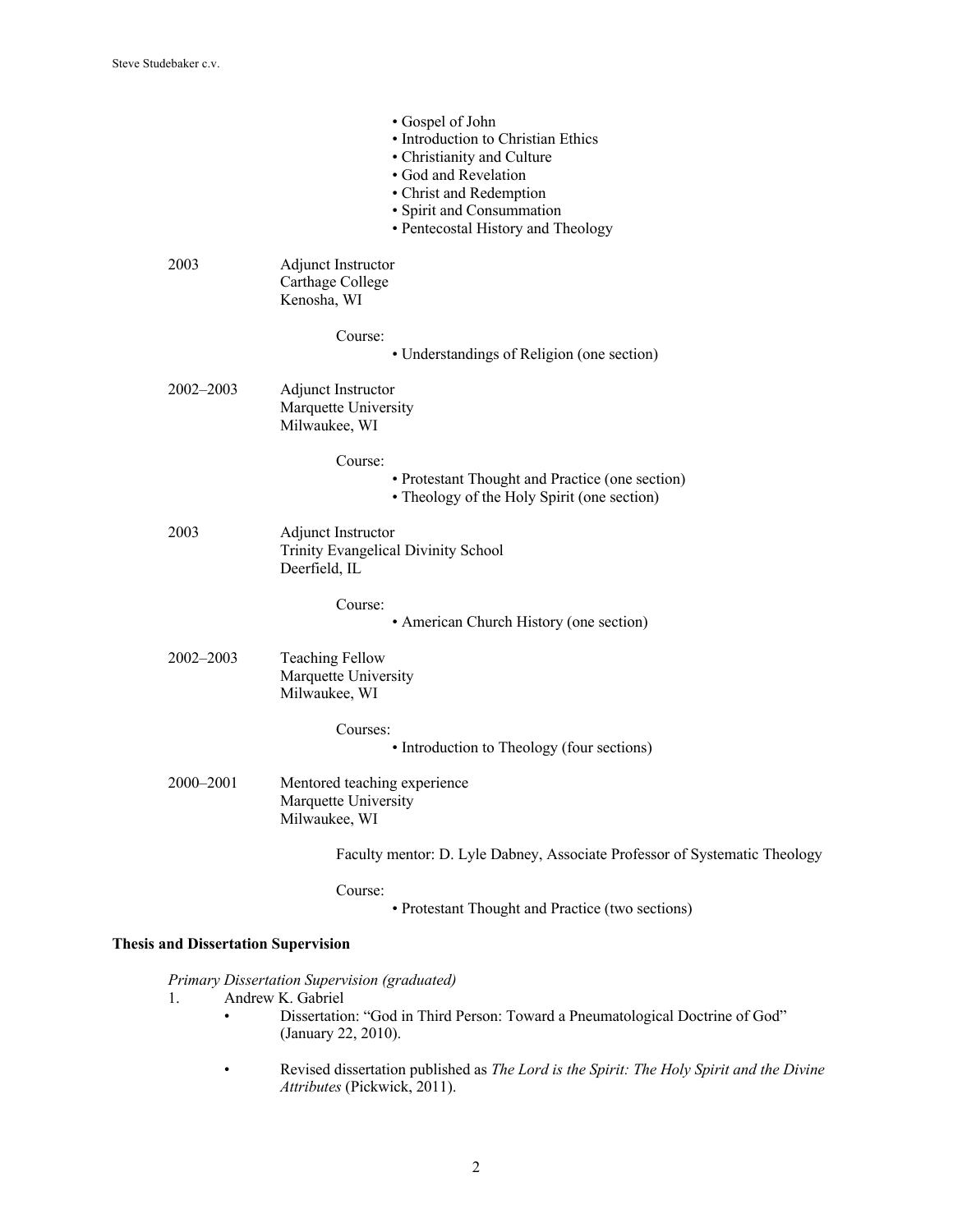- 2010— Assistant Professor of Bible and Theology, Horizon College and Seminary, Saskatoon, SK. (faculty website)
- 2. David Courey
	- Dissertation: "What hath Wittenberg to do with Azusa?: Luther's Theology of the Cross and Pentecostal Triumphalism" (graduated May 2011).
	- Revised dissertation published as *What Has Wittenberg to Do with Azusa? Luther's Theology of the Cross and Pentecostal Triumphalism* (New York: Bloomsbury, 2015).
	- Dissertation won the President's Gold Medal Award.
		- 2013— Dean of Graduate Studies, Continental Theological Seminary (website).
- 3. James Keller
	- Dissertation "Christ for All: Toward a Lutheran Theology of Religions" (October 18, 2011).
	- Executive Director, Lutheran Bible Translators of Canada (website).
- 4. Josh Samuel
	- Dissertation "'God is really among You!': The Spirit's Immediacy in Pentecostal Corporate Worship (January 15, 2014).
	- Dissertation published as *The Holy Spirit in Worship Music, Preaching, and the Altar: Renewing Pentecostal Corporate Worship* (CPT 2018).
	- 2014— Associate Professor of Bible and Theology, Master's College, Peterborough, Ontario.
- 5. Brad Broadhead
	- Dissertation: "A Jazz-Shaped Approach to the Problem of Freedom in the Contemporary West" (defended May 19, 2016).
	- Revised dissertation published as *Jazz and Christian Freedom: Improvising against the Grain of the West* (Pickwick 2018).
- 6. Jon Stovell
	- Dissertation: "As with the King, so with the Kingdom: A Christomorphic Eschatology" (defended June 27, 2016).
- 7. Justin Roberts
	- Dissertation: "*Sanctum Sanctorum*: On the One Whose Name is Holy" (defended April 20, 2017).
	- Dissertation published as *Sanctum Sanctorum*: *On the One Whose Name is Holy* (Pickwick, 2019).
- 8. Glen Sadlier
	- Dissertation: "Triangulating the Princeton Paradigm: B. B. Warfield's Theology on Human Knowledge and the Task of Pastoral Ministry (defended April 18, 2017).
- 9. David Tarus
	- Dissertation: "A Different Way of Being: Toward a Reformed Theology of Ethnopolitical Cohesion for the Kenyan Context (defended April 21, 2017).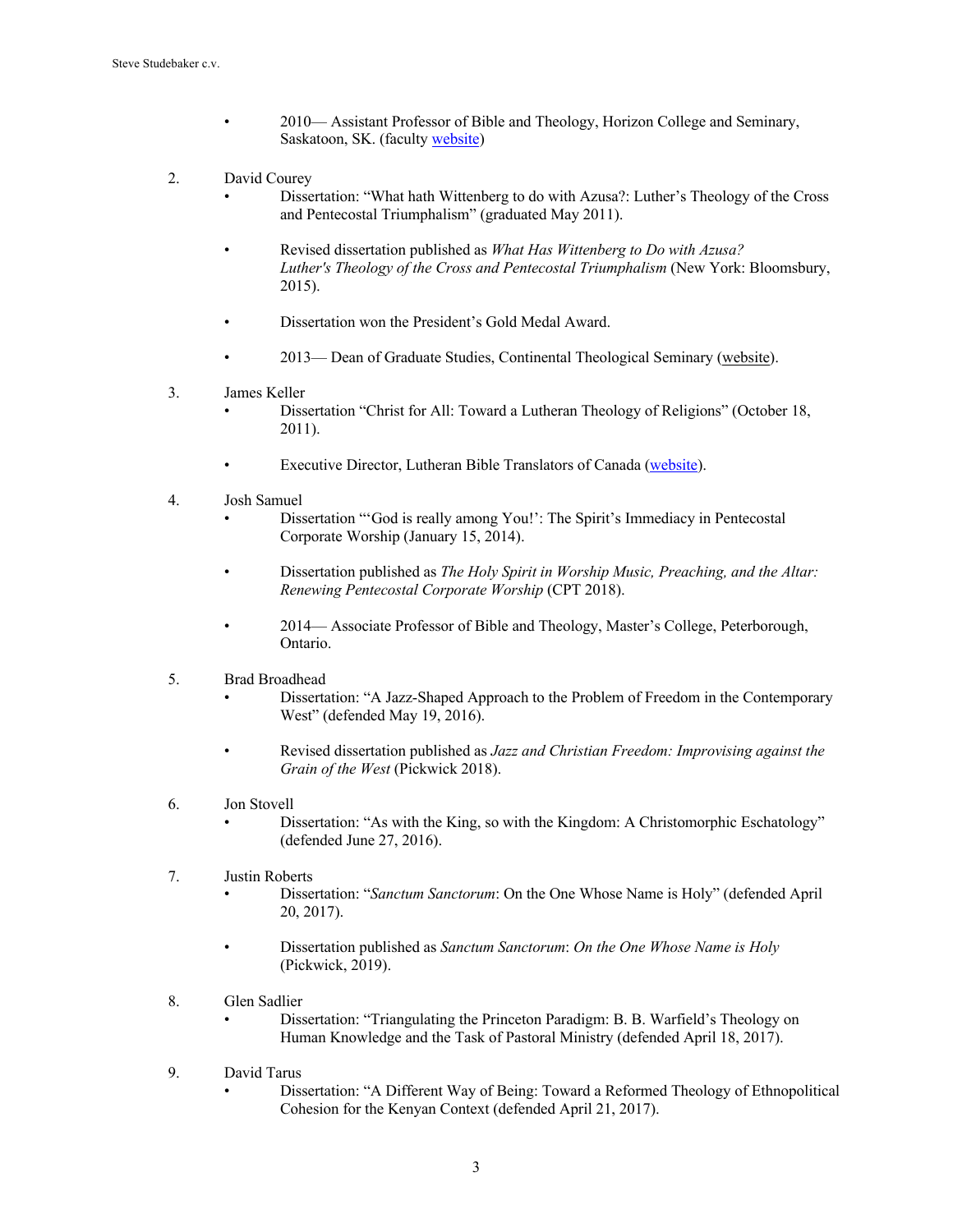- Dissertation published as *A Different Way of Being: Toward a Reformed Theology of Ethnopolitical Cohesion for the Kenyan Context* (Carlisle, UK: Langham Monographs, 2019).
- Association for Christian Theological Education in Africa (ACTEA), Executive Director

## *Primary MA, MDiv, and MTS Theses Supervision (graduated)*

- 1. Taesoo Lee:
	- MTS Thesis: "A Critical Analysis of Clark H. Pinnock's Inclusive View of the Salvation of the Unevangelized" (March 28, 2008).
- 2. Kris Hiuser:
	- Thesis: "To Kill a Mockingbird? A Theology of Animals and a Christian Response" (March 23, 2010).
	- PhD, University of Chester, UK (graduated 2015).
- 3. Andrew Mills:
	- Thesis: "The Promise of the Emerging Church: A Critical Engagement" (March 16, 2010).
- 4. Josephine Braun:
	- Thesis: "Towards a Contextual Theology of Community: An Exploration of the Body of Christ Metaphor" (March 15, 2010).

## 5. Timothy Clayton:

- Thesis: "Developing an Ecclesiology based upon Kaleidoscope Atonement Theory" (December 30, 2012).
- 6. Megan Purdy:
	- MDiv Thesis: "Mistaken Identity: Materialism and the Evangelical Church" (March 19, 2014).
- 7. Timothy Sasaki: • MTS Thesis: "Kenotic-Sacrifice in Community: A Voluntarist Ecclesial Epistemology" (March 27, 2014).
- 8. Dan Best:
	- MA Thesis: Dan Best, "When Freedom is Close . . .": Jürgen Moltmann's Use of Contradiction in His Trilogy," March 17, 2015.
	- PhD student at Knox College, University of Toronto.
- 9. Michael Brain:
	- MA Thesis: "Karl Barth and the Eternal Generation of the Son: Orthodoxy and Modernity in Barthian Theology," March 23, 2016.
	- Thesis won the President's Gold Medal Award.
	- PhD student at Wycliffe College, University of Toronto.
- 10. Heather Card:
	- MTS Thesis "Trinitarian Principles for Church Boards and the Pastoral Performance Review," March 24, 2016.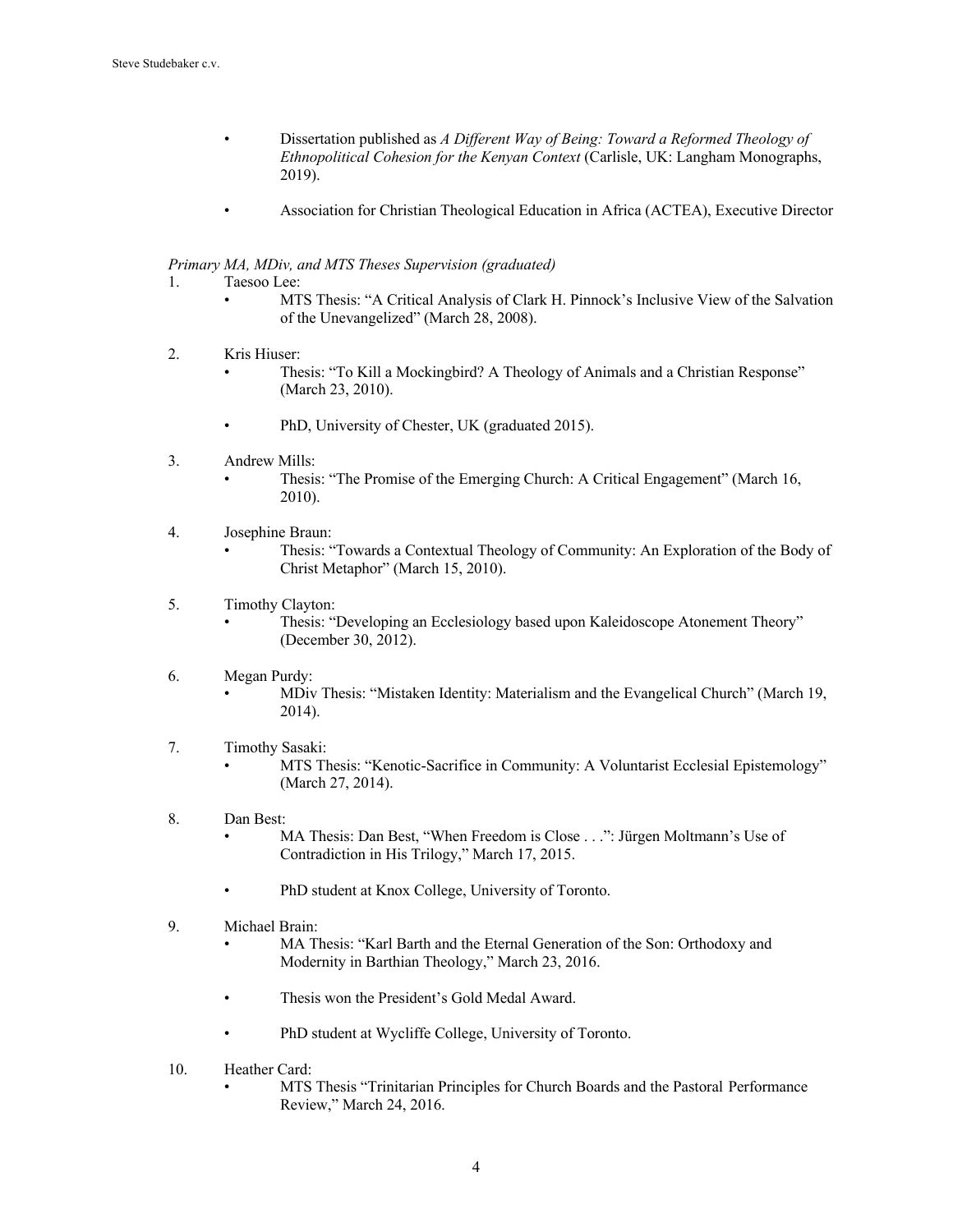- Doctoral studies (Doctor of Practical Theology at McMaster Divinity College.
- 11. Joshua Heath:
	- MTS thesis "Martin Luther's Two Kingdoms for Post-Christendom Political Engagement," March 21, 2018.
	- PhD student Trinity College, University of Toronto.
- 12. Matthew Burkholder:
	- MA thesis "Adopted for the Kingdom," March 19, 2019.
	- PhD student Wycliffe College, University of Toronto.
- 13. Diane McBeth:
	- MTS thesis "The Relationality of God: Divine Character and Human Response," April 2, 2019.

*External PhD Dissertation and MA Theses Examiner*

- 1. Reita Yazawa (PhD), "The Covenant of Redemption in the Theology of Jonathan Edwards: The Nexus between the Immanent and the Economic Trinity," Calvin Theological Seminary, May, 2012. Primary reader: John Bolt.
- 2. David Trementozzi (PhD), "Renewing the Christian Doctrine of Salvation: Toward a Dynamic, Holistic, and Transformational Soteriology," Regent University. Primary reader: Amos Yong. Oral defense at Regent August 12, 2013.
	- Published as *Salvation in the Flesh: Understanding How Embodiment Shapes Christian Faith*, Theological Studies Series, 7 (Eugene: Pickwick, 2018).
- 3. Frank Emanuel (PhD), "A Theology of Social Engagement for Evangelicals: The Reign of God and Social Transformation," Saint Paul University, February 28, 2015. Primary reader: Heather Eaton.
- 4. Michael A. Tapper (PhD), "The Trinitarian Culture and Corporate Worship Practices of Canadian Pentecostals: A Contribution from the Theology of Colin Gunton," Saint Paul University, May 28, 2015. Primary reader: Catherine Clifford.
	- Published as *Canadian Pentecostals, the Trinity, and Contemporary Worship Music*, Global Pentecostal and Charismatic Studies, ed. William K. Kay and Mark Cartledge (Leiden/Boston: Brill, 2017).
- 5. Brent A. Rempel (MA), "The Indivisible Redemption of God, Justification and Union with Christ: Jonathan Edwards in Dialogue with the Puritan Tradition," Providence Theological Seminary," April 2016. Primary supervisor: Patrick Franklin.
- 6. Nick Drake (PhD), Dissertation topic: Pentecostal Worship and Calvin's Theology of Union with Christ. University of Birmingham, UK. Primary supervisor: Allan Anderson.

### **Books**

| $\ast$ | Proposal submitted to Eerdmans, Gospel and Our Culture Series, The Future of<br><i>Evangelicalism</i> , co-author Lee Beach. Requested revision and re-submission. |
|--------|--------------------------------------------------------------------------------------------------------------------------------------------------------------------|
| 2021   | The Spirit of Atonement: Pentecostal Contributions and Challenges to the Christian                                                                                 |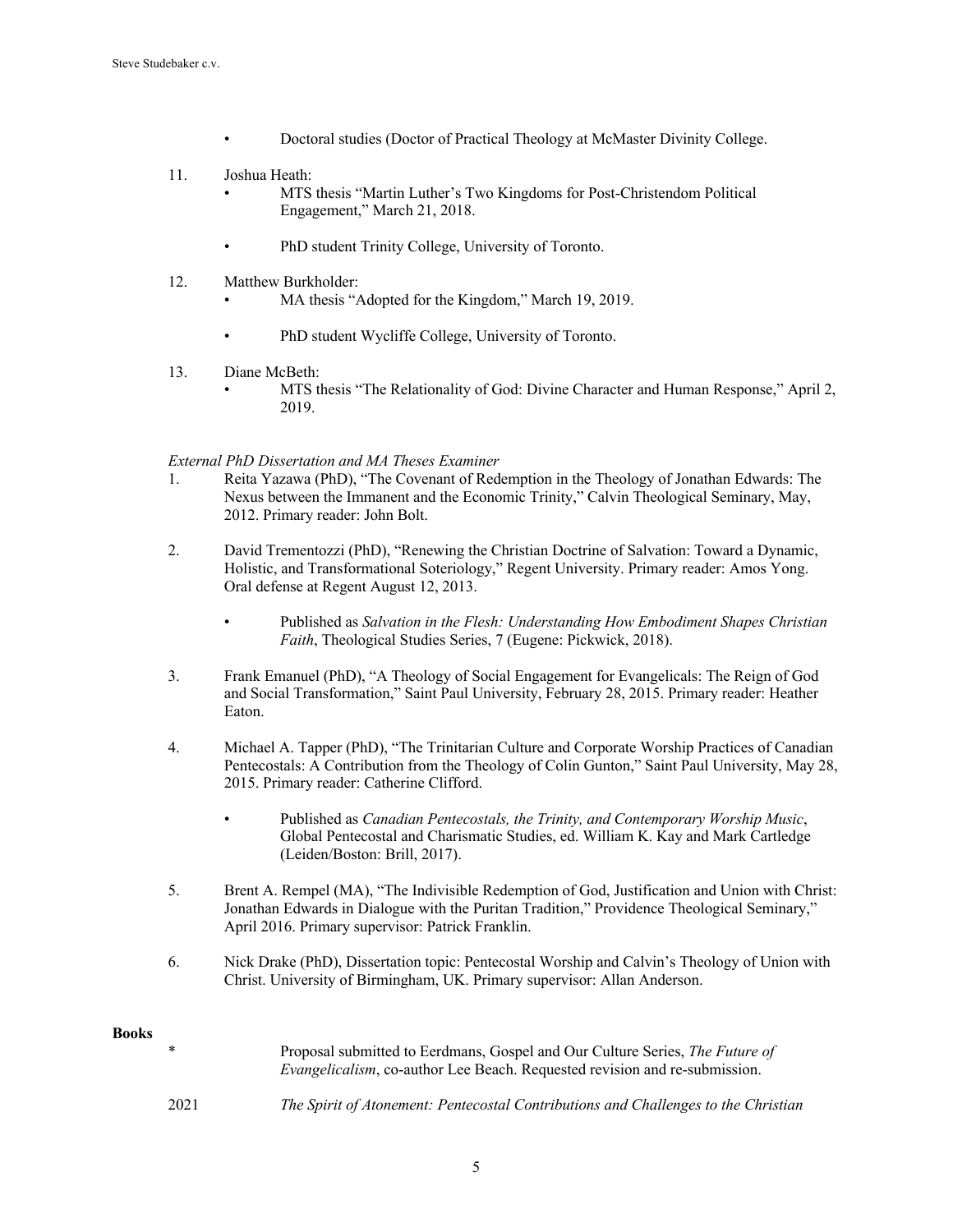|      | Traditions (London: Bloomsbury), under contract.                                                                                                                                                                                                                                                                                                                          |
|------|---------------------------------------------------------------------------------------------------------------------------------------------------------------------------------------------------------------------------------------------------------------------------------------------------------------------------------------------------------------------------|
| 2020 | The Reformation: Past Voices, Current Implications, ed. Steven M. Studebaker and<br>Gordon Heath (Eugene, OR: Pickwick, 2019), in-press.                                                                                                                                                                                                                                  |
| 2019 | Pentecostal Theology and Jonathan Edwards, ed. with Amos Yong. Book<br>consists of five parts with three chapters in each part, with a response by Amy Plantinga<br>Pauw, Oliver Crisp, and Robert Caldwell, III. Authors include a range from senior (e.g.,<br>Michael McClymond) to young (e.g., Angela Tarango) scholars. (New York: T & T<br>Clark/Bloomsbury, 2019). |
| 2019 | Pentecostal Preaching and Ministry in Multicultural and Post-Christian Canada, ed.<br>Steven M. Studebaker (Eugene, OR: Pickwick, 2019).                                                                                                                                                                                                                                  |
| 2018 | Theological Method: Five Views, ed. with Stanley E. Porter (Downers Grove:<br>InterVarsity Press, 2018).                                                                                                                                                                                                                                                                  |
|      | Reviews:<br>• Stephen D. Kovach, Journal of the Evangelical Theological Society 62.1<br>$(2019)$ 197-98.                                                                                                                                                                                                                                                                  |
| 2016 | A Pentecostal Political Theology for American Renewal: Spirit of the Kingdoms, Citizens<br>of the Cities, CHARIS series (New York: Palgrave Macmillan, 2016). Link                                                                                                                                                                                                        |
|      | Finalist for the 2018 Pneuma Award                                                                                                                                                                                                                                                                                                                                        |
| 2015 | The Globalization of Christianity: Contexts and Consequences for Christian Life and<br>Ministry, ed. Gordon Heath and Steven Studebaker (Eugene, OR: Pickwick, 2015). Link                                                                                                                                                                                                |
|      | Reviews:<br>• James Elisha Taneti, Review and Expositor 113.4 (2016) 566-67.                                                                                                                                                                                                                                                                                              |
|      | • Emma Wild-Wood, Studies in World Christianity 21.2 (2015) 185-86.                                                                                                                                                                                                                                                                                                       |
| 2012 | From Pentecost to the Triune God: A Pentecostal Trinitarian Theology, Pentecostal<br>Manifestos Series, ser. eds. Amos Yong and James K. A. Smith (Grand Rapids:<br>Eerdmans, 2012). Link                                                                                                                                                                                 |
|      | • Nominated for the 2014 Grawemeyer Award in Religion                                                                                                                                                                                                                                                                                                                     |
|      | • Received the 2014 Pneuma Book of the Year Award                                                                                                                                                                                                                                                                                                                         |
|      | Reviews:<br>• David Bradnick, The Pneuma Review, January 21, 2017 (link).                                                                                                                                                                                                                                                                                                 |
|      | • Review Article, Stephen H. Webb, "How Revolutionary is the Holy Spirit?"<br>Reviews in Religion and Theology 21.1 (2014) 1-7.                                                                                                                                                                                                                                           |
|      | • Martin Hailer, <i>Theologische Literaturzeitung</i> 139, nos. 7–8 (2014) 935–37.                                                                                                                                                                                                                                                                                        |
|      | • William T. Purinton, Trinity Journal 35.1 (2014) 365-67.                                                                                                                                                                                                                                                                                                                |
|      | • Woodrow E. Walton, <i>Africanus Journal</i> (2014) 44–45 (link)                                                                                                                                                                                                                                                                                                         |
|      | • Chris Skilton, Ministry Today 62 (2014).                                                                                                                                                                                                                                                                                                                                |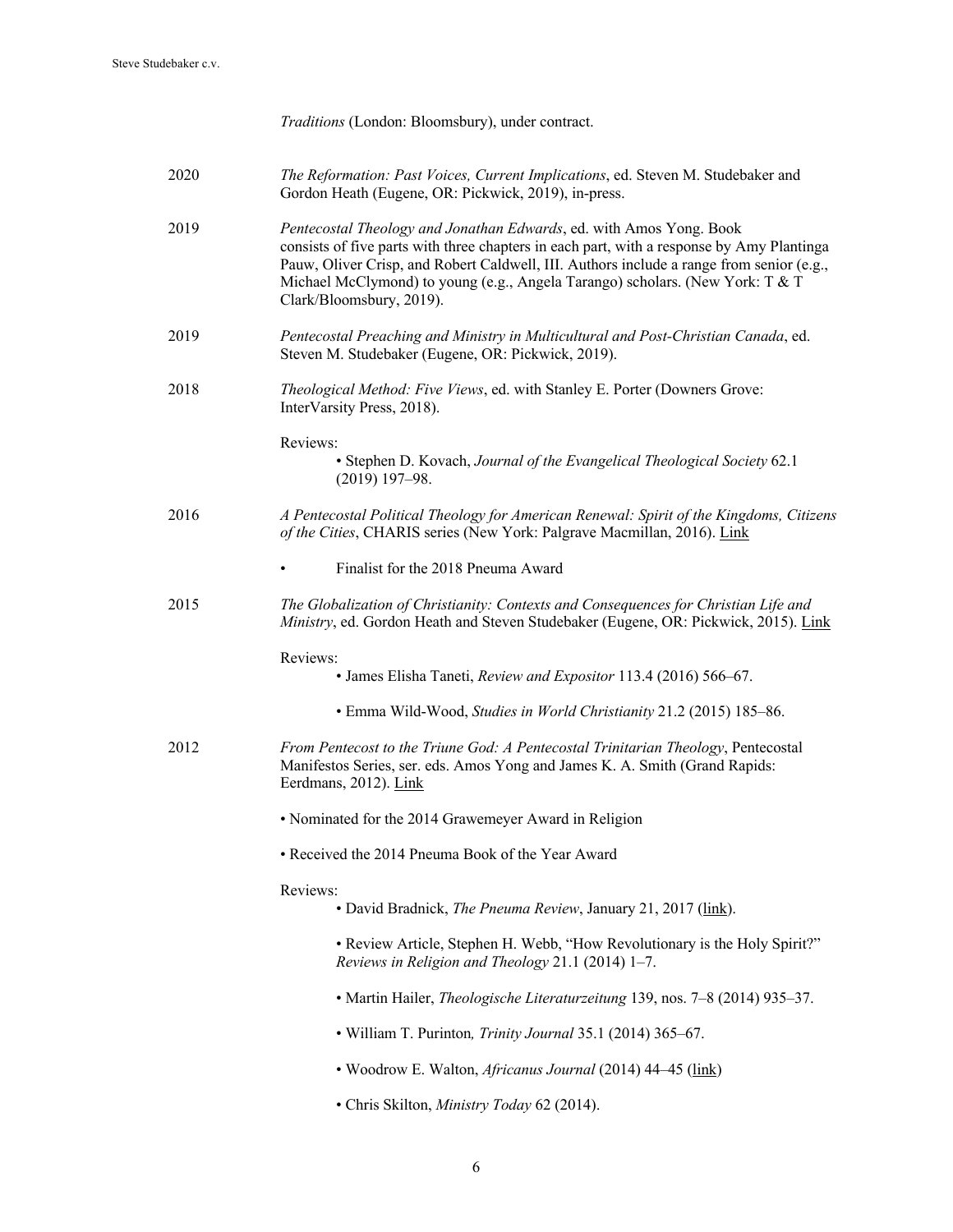• Joseph Dutko, *Canadian Journal of Pentecostal-Charismatic Christianity* 5.1 (2014) 100–102.

• John C. Haughey, *Theological Studies* 75.2 (2014) 423–25.

• Stina Busman Jost, *Pneuma The Journal of the Society for Pentecostal Studies* 36.1 (2014) 112–14.

- Ronald T. Michener, *One in Christ* 47.2 (2013) 356–59.
- Wolfgang Vondey, *Religious Studies Review* 39.4 (2013) 246–47.
- William P. Atkinson, *Evangelical Quarterly* 86.1 (2014) 86.
- Andy Lord, *Theology* 116 (2013) 438–39.
- Christopher Villiers, *The Theological Book Review* (UK)

• Monte Lee Rice, *Encounter: Journal for Pentecostal Ministry* 10 (fall 2013) link (AG USA)

• Christopher Stephenson, Renewal Dynamics, official blog for the Regent University School of Divinity and the Center for Renewal Studies (link).

2012 (co-wrote with Robert Caldwell) *The Trinitarian Theology of Jonathan Edwards: Text, Context, and Application* (Burlington, VT: Ashgate, 2012). Link

#### Reviews:

- William M. Schweitzer, *The Journal of Theological Studies* 67 (2016) 367–69.
- Karin Spiecker Stetina, *Trinity Journal* 36, no. 1 (2015) 142–44.
- Amy Plantinga Pauw, *Journal of Reformed Theology* 9 (2015) 84–85.
- Henry H. Knight, III, *Wesleyan Theological Journal* 49 (2014) 295–97.

• Chris Chun, *Themelios: An International Journal for Students of Theological and Religious Studies* 39:3 (2014) 574–75. Link

• Nathan Finn, *Journal of the Evangelical Theological Society* 57 (2014) 870– 74.

• David P. Barshinger, *Fides et Historia* 45.1 (2013) 154–56.

• Douglas Sweeney, "Sweeney's Booknotes," Jonathan Edwards Center at Trinity Evangelical Divinity School

- Don Schweitzer, *Religious Studies Review* 38.3 (2012) 153–54.
- 2011 *The Trinitarian Vision of Jonathan Edwards and David Coffey* (Amherst, NY: Cambria Press, 2011). Link

Reviews:

• Myk Habets, *American Theological Inquiry*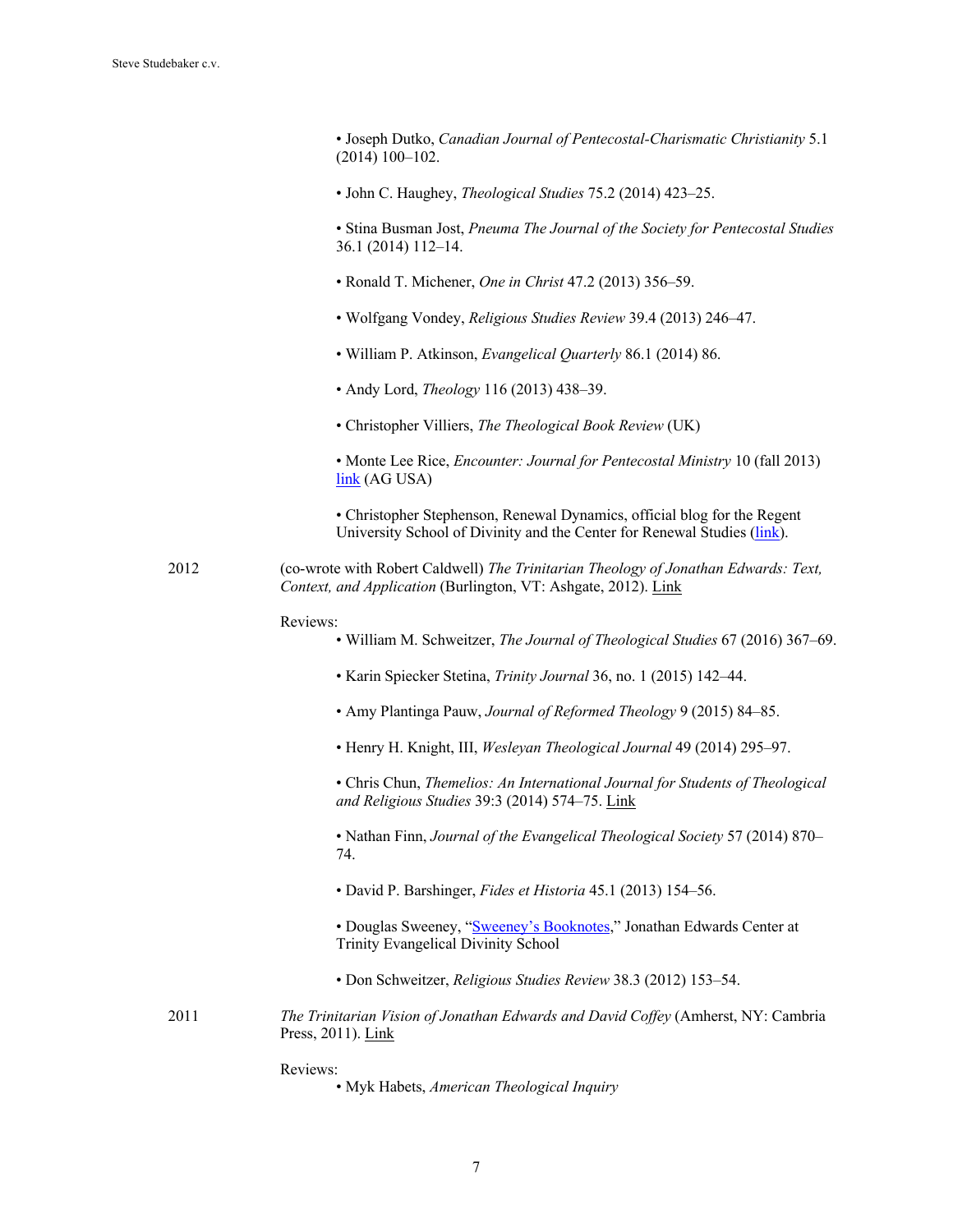|      | • Wolfgang Vondey, One in Christ 46.2 (2012) 361.                                                                                                                                                                                                      |
|------|--------------------------------------------------------------------------------------------------------------------------------------------------------------------------------------------------------------------------------------------------------|
|      | • Douglas Sweeney, "Sweeney's Booknotes," Jonathan Edwards Center at<br>Trinity Evangelical Divinity School                                                                                                                                            |
| 2010 | (co-edited with Michael Wilkinson), A Liberating Spirit: Pentecostals and Social Action<br>in North America, Pentecostals, Peacemaking, and Social Justice Series, ser. eds. Paul<br>Alexander and Jay Beaman (Eugene, OR: Pickwick Press, 2010). Link |
|      | Reviews:                                                                                                                                                                                                                                               |
|      | • Heather D. Curtis, Church History 81 (2012) 254-57.                                                                                                                                                                                                  |
|      | • Murray W. Dempster, Pneuma: The Journal of the Society for Pentecostal<br>Studies 34 (2012) 445-46.                                                                                                                                                  |
| 2010 | Pentecostalism and Globalization: The Implications of Global Pentecostalism for North<br>American Pentecostal Theology and Ministry, ed. Steven M. Studebaker (Eugene, OR:<br>Pickwick, 2010). Link                                                    |
|      | Reviews:                                                                                                                                                                                                                                               |
|      | • Seth Zielicke, Pneuma: The Journal of the Society for Pentecostal Studies 34<br>$(2012)$ 158-59.                                                                                                                                                     |
|      | • Amos Yong, Religious Studies Review 37 (2011) 273-74.                                                                                                                                                                                                |
| 2009 | Jonathan Edwards' Social Augustinian Trinitarianism in Historical and Contemporary<br>Perspectives (Piscataway, NJ: Gorgias Press, 2009). Link                                                                                                         |
|      | Reviews:<br>• Peter J. Leithart discusses the book on his First Things blog: "Edwards's<br>Social Trinity?" May 12, 2014; "Trinitarian Prisca Theologia," May 12, 2014;<br>and "Triune Metaphysics" May 13, 2014.                                      |
|      | • Kyle Strobel, Scottish Bulletin of Evangelical Theology 31/1 (2013) 91-93.                                                                                                                                                                           |
|      | • Keith Johnson, Journal of the Evangelical Theological Society 54.2 (2011)<br>$427 - 31$ .                                                                                                                                                            |
| 2008 | Defining Issues in Pentecostalism: Classical and Emergent, ed. Steven M. Studebaker<br>(Eugene, OR: Pickwick, 2008). Link                                                                                                                              |
|      | Reviews:                                                                                                                                                                                                                                               |
|      | • Peter D. Hocken, Journal of Church and State 54.1 (2012) 140.                                                                                                                                                                                        |
|      | • Myk Habets, Pacific Journal of Baptist Research 3 (2007) 60-62.                                                                                                                                                                                      |
|      | • William W. Menzies, <i>Enrichment</i> 15 (Summer 2010) 136-37.                                                                                                                                                                                       |
|      | • Wolfgang Vondey, Pneuma Review 12:2 (2009).                                                                                                                                                                                                          |
|      | • Shane Clifton, Pneuma: The Journal of the Society for Pentecostal Studies, 31<br>$(2009)$ 113-14.                                                                                                                                                    |
|      | • Christopher Stephenson, H-Pentecostalism, H-Net Reviews. December, 2008.                                                                                                                                                                             |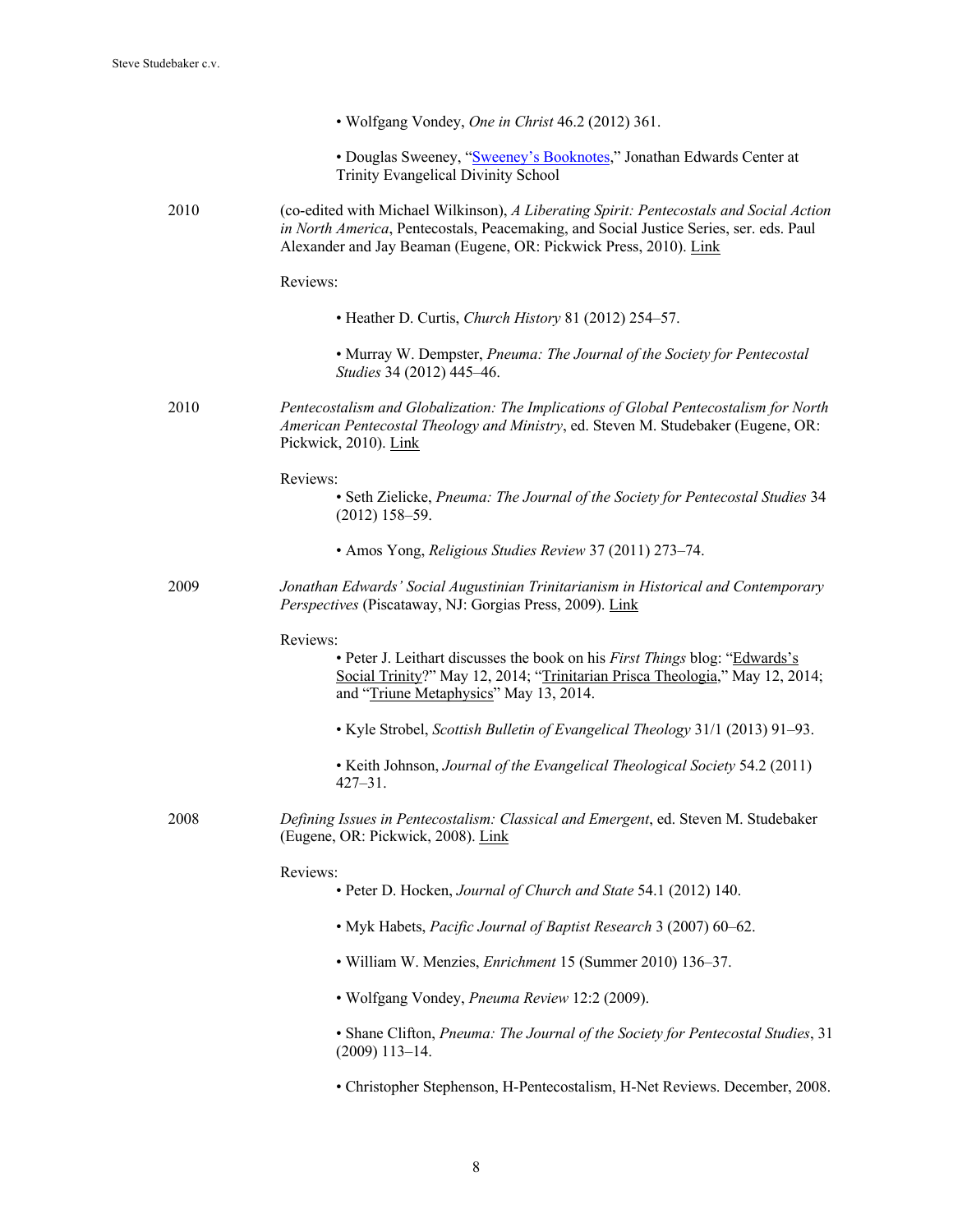| <b>Journal Articles</b> |                                                                                                                                                                                                                                                                                               |
|-------------------------|-----------------------------------------------------------------------------------------------------------------------------------------------------------------------------------------------------------------------------------------------------------------------------------------------|
| 2019                    | Roundtable Essay, "Review of Wolfgang Vondey's Pentecostal Theology: Living the<br>Full Gospel in Journal of Pentecostal Theology 28 (2019) 21-31.                                                                                                                                            |
| 2014                    | (with Lee Beach) "Friend or Foe? The Role of the Scholar in Emerging Christianity,"<br>Theological Education 48.2 (2014) 43-56.                                                                                                                                                               |
| 2012                    | (with Lee Beach) "Emerging Churches in Post-Christian Canada," Religions (Special<br>Issue: Progressive Evangelicalism) 3.3 (2012) 862-79. Link to article.                                                                                                                                   |
| 2011                    | "The Plausibility of the Independent Origins of Canadian Pentecostalism: Winds from the<br>North." Pneuma: The Journal of the Society for Pentecostal Studies 33 (2011) 417–25.                                                                                                               |
| 2010                    | "Clark Pinnock: A Canadian Charismatic Pilgrim." Canadian Journal of Pentecostal-<br>Charismatic Christianity 1 (2010) 1-29.<br>• Number 3 in the top articles viewed in this journal (2,566 views).                                                                                          |
| 2010                    | "The Pathos of Theology as a Pneumatological Derivative or a Poiemata of the Spirit? A<br>Review Essay of Reinhard Hütter's Pneumatological and Ecclesiological Vision of<br>Theology." Pneuma: The Journal of the Society for Pentecostal Studies 32 (2010) 269–<br>82.                      |
| 2009                    | (with Michael Wilkinson) "A Liberating Spirit: Liberation Theology and the Pentecostal<br>Movement." The Ecumenist: A Journal of Theology, Culture, and Society (2009) 1-8.                                                                                                                   |
| 2008                    | "The Spirit in Creation: A Unified Theology of Grace and Creation Care." Zygon:<br>Journal of Religion and Science (2008) 943-60.                                                                                                                                                             |
| 2008                    | "Integrating Social and Augustinian Theories of Divine Person: A Proposal from the<br>Theology of Jonathan Edwards and David Coffey." Canadian Evangelical Review 34-35<br>(Fall 2007-Spring 2008) 3-19.                                                                                      |
| 2007                    | "Theology: A Question of Discipleship." McMaster Journal of Theology and Ministry 8<br>(2007) 9–22. This is a publication of the lecture I presented at the service for my<br>installation as professor of Systematic and Historical Theology at McMaster Divinity<br>College March 28, 2007. |
| 2006                    | "Integrating Pneumatology and Christology: A Trinitarian Modification of Clark H.<br>Pinnock's Spirit Christology." Pneuma: The Journal of the Society for Pentecostal<br>Studies 27 (2006) 5-20.                                                                                             |
| 2005                    | "Jonathan Edwards' Pneumatological Concept of Grace and Dispositional Soteriology:<br>Resources for an Evangelical Inclusivism." Pro Ecclesia 14 (2005) 324–39.                                                                                                                               |
| 2004                    | "Supreme Harmony or Supreme Disharmony? An Analysis of Amy Plantinga Pauw's<br>'The Supreme Harmony of All': The Trinitarian Theology of Jonathan Edwards." Article<br>Review for Scottish Journal of Theology 57 (2004) 479-85.                                                              |
| 2004                    | "The Mode of Divine Knowledge in Reformation Arminianism and Open Theism."<br>Journal of the Evangelical Theological Society 47 (2004) 469-80.                                                                                                                                                |
| 2003                    | "Jonathan Edwards' Social Augustinian Trinitarianism: An Alternative to a Recent<br>Trend." Scottish Journal of Theology 56 (2003) 268-85.                                                                                                                                                    |
| 2003                    | "Pentecostal Soteriology and Pneumatology." Journal of Pentecostal Theology 11.2                                                                                                                                                                                                              |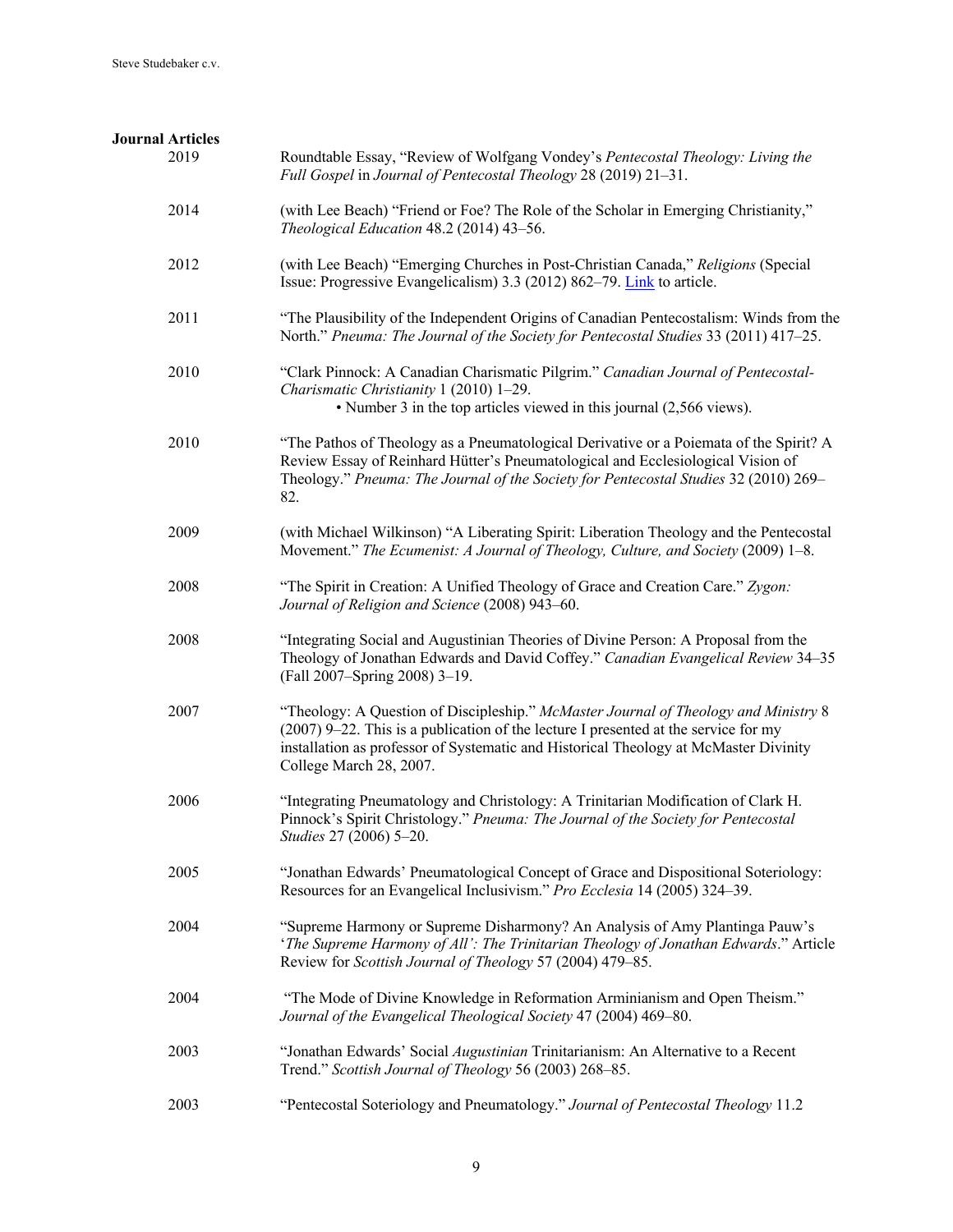| $(2003)$ 248-70. |  |
|------------------|--|
|------------------|--|

| 1999 | "Ex opere operato: A Proposal for Lutheran and Catholic Unity." One in Christ 35 |
|------|----------------------------------------------------------------------------------|
|      | $(1999)$ 326–38.                                                                 |

## **Book Chapters**

| 2020 | "The Trinity." Routledge Handbook of Pentecostal Theology, ed. Wolfgang Vondey<br>(Routledge, 2020).                                                                                                                                                                                                                                                                         |
|------|------------------------------------------------------------------------------------------------------------------------------------------------------------------------------------------------------------------------------------------------------------------------------------------------------------------------------------------------------------------------------|
| 2019 | "Beyond the Ecumenical Impasses of Classical Pentecostalism and Charismatic<br>Experience." In Pentecostal Theology and Ecumenical Theology, ed. Peter Hocken, Tony<br>Richie, and Christopher Stephenson, Global Pentecostal and Charismatic Studies Series,<br>283-307 (Leiden: Brill, 2019).                                                                              |
| 2019 | "The Spirit of the Gospel." In Is the Gospel Good News? ed. Stanley E. Porter and<br>Hughson T. Ong, 219-400 (Eugene, OR: Pickwick, 2019).                                                                                                                                                                                                                                   |
| 2018 | (with Lee Beach) "From Monks to Punks: Emerging Christianity in Canada." In<br>Emerging Christianity, ed. Randall Reed and Michael Zbaraschuk, 84-107 (Eugene, OR:<br>Cascade, 2018).                                                                                                                                                                                        |
| 2016 | "Soteriology: A Story of the Spirit." In Third Article Theology: A Pneumatological<br>Dogmatics, ed. Myk Habets, 233-49 (Minneapolis: Fortress Academic, 2016).                                                                                                                                                                                                              |
| 2015 | "God as Being and as Trinity: Pentecostal-Tillichian Interrogations." In Paul Tillich and<br>Pentecostal Theology: Spiritual Presence and Spiritual Power, ed. Nimi Wariboko and<br>Amos Yong, 58-70 (Bloomington and Indianapolis: Indiana University Press, 2015).                                                                                                         |
| 2014 | Translation into German of "Pentecostal Soteriology and Pneumatology," by Jörg<br>Haustein and Giovanni Maltese, eds., Handbuch pfingstliche und charismatische<br>Theologie (Göttingen: Vandenhoeck & Ruprecht, 2014) for an anthology of Pentecostal<br>theology. Article originally published in Journal of Pentecostal Theology 11.2 (2003)<br>248-70.                   |
| 2013 | "Toward a Pneumatological Trinitarian Theology: Amos Yong, the Spirit, and the<br>Trinity." In The Theology of Amos Yong and the New Face of Pentecostal Scholarship:<br>Passion for the Spirit, ed. Wolfgang Vondey and Martin W. Mittelstadt, 83-101 (Leiden:<br>Brill, 2013).                                                                                             |
| 2013 | "From Doctoral Program to Classroom." In Those Who Can, Teach, ed. Stanley E. Porter,<br>177-91 (Eugene, OR: Pickwick: 2013).                                                                                                                                                                                                                                                |
| 2012 | "Reflections on the Church Then and Now." In The Church: Then and Now, ed. Stanley<br>E. Porter and Cynthia Long Westfall, 218-39 (Eugene, OR: Pickwick, 2012).                                                                                                                                                                                                              |
| 2011 | "Christian Mission and the Religions as Participation in the Spirit of Pentecost." In The<br>Wide Reach of the Spirit: Renewal and Theology of Mission in a Religiously Plural<br>World, ed. Amos Yong and Clifton Clarke, Asbury Theological Seminary Series in<br>Christian Revitalization - Pentecostal/Charismatic section, 71-94 (Lexington, KY:<br>Emeth Press, 2011). |
| 2011 | "Baptism among Pentecostals" and "Response." In Baptism: Historical, Theological, and<br>Pastoral Perspectives, ed. Gordon L. Heath and James D. Dvorak, 201-24 (Eugene, OR:<br>Wipf & Stock, 2011).                                                                                                                                                                         |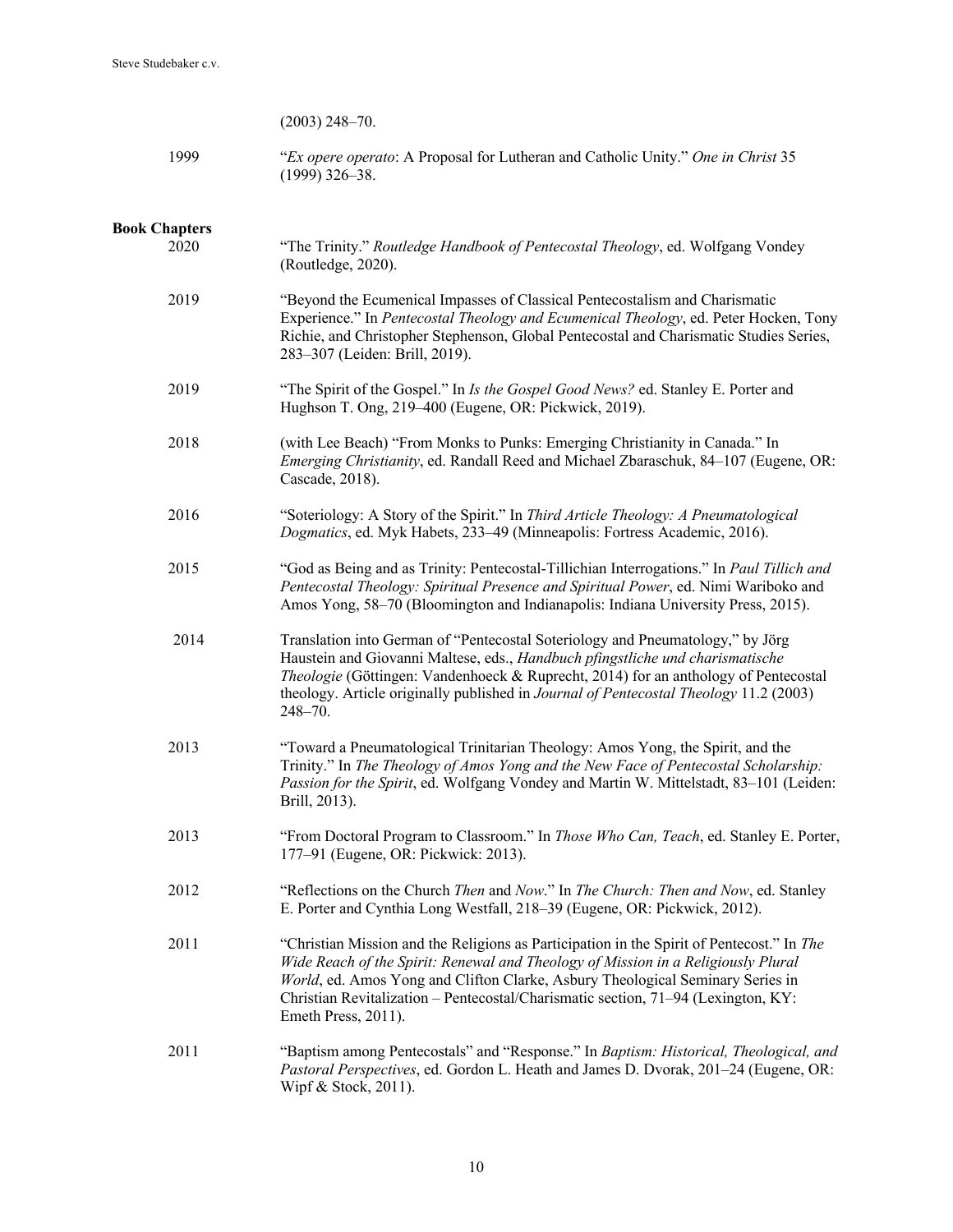| 2010                              | "Creation Care as 'Keeping in Step with the Spirit," and "Pentecostal Social Action: An<br>Introduction" (with Michael Wilkinson). In A Liberating Spirit: Pentecostals and Social<br>Action in North America, ed. Michael Wilkinson and Steven M. Studebaker;<br>Pentecostals, Peacemaking, and Social Justice Series, ser. eds. Paul Alexander and Jay<br>Beaman, 248–63 and 1–19 (Eugene, OR: Pickwick Press, 2010). |
|-----------------------------------|-------------------------------------------------------------------------------------------------------------------------------------------------------------------------------------------------------------------------------------------------------------------------------------------------------------------------------------------------------------------------------------------------------------------------|
| 2010                              | "Globalization and Spirit Baptism" and "Introduction: Globalization, Global Christianity,<br>and Global Pentecostalism" (with Nikola T. Caric). In Pentecostalism and Globalization:<br>The Implications of Global Pentecostalism for North American Pentecostal Theology and<br>Ministry, ed. Steven M. Studebaker, 87–108 and 1–25 (Eugene, OR: Pickwick Press,<br>2010).                                             |
| 2008                              | "Introduction: Classical and Emergent Pentecostal Theology" and "Beyond Tongues: A<br>Pentecostal Theology of Grace." In Defining Issues in Pentecostalism: Classical and<br>Emergent, ed. Steven M. Studebaker (Eugene, OR: Pickwick Press, 2008), 1-10 and 46-<br>68.                                                                                                                                                 |
| 2008                              | "Jonathan Edwards' Trinitarian Theology in the Context of the Early-Enlightenment<br>Deist Controversy." In The Contribution of Jonathan Edwards to American Culture and<br>Society: Essays on America's Spiritual Founding Father, ed. Richard A. S. Hall, 281–<br>301 (Lewiston, NY: Mellen Press, 2008).                                                                                                             |
| Dictionary & Encyclopedia Entries |                                                                                                                                                                                                                                                                                                                                                                                                                         |
| 2020                              | "Soteriology." In Brill's Encyclopedia of Global Pentecostalism, ed. Michael Wilkinson<br>(Leiden: Brill, 2020).                                                                                                                                                                                                                                                                                                        |
| 2010                              | "Jonathan Edwards." In Dictionary of Christian Spirituality, ed. Glen G. Scorgie (Grand<br>Rapids: Zondervan Academic, 2010), 421-22.                                                                                                                                                                                                                                                                                   |
| 2008                              | Core Article: "Pentecostalism." In The Encyclopedia of Christian Civilization, ed.<br>George T. Kurian, 4 vols. Oxford: Blackwell. 3:1802-9.                                                                                                                                                                                                                                                                            |
| 2008                              | Bio-Bibliographical Essay: "Jonathan Edwards." In Encyclopedia of Christian Literature,                                                                                                                                                                                                                                                                                                                                 |

## **Book Reviews**

| k Reviews |                                                                                                                                                                                                     |
|-----------|-----------------------------------------------------------------------------------------------------------------------------------------------------------------------------------------------------|
| 2018      | Review of Canadian Pentecostals, the Trinity, and Contemporary Worship Music, by<br>Michael A. Tapper, for Canadian Journal of Pentecostal-Charismatic Christianity 9<br>$(2018): 73-76.$           |
| 2015      | Review of Trinity after Pentecost, by William P. Atkinson, for Pneuma: Journal of the<br>Society for Pentecostal Studies 37 (2015): 151–53.                                                         |
| 2014      | Review of The Holy Spirit-In Biblical Teaching through the Centuries and Today, by<br>Anthony C. Thiselton, for Journal of Theological Studies 65 (2014): 814–17.                                   |
| 2014      | Review of Theological Hermeneutics in the Classical Pentecostal Tradition: A<br>Typological Account, by L. William Oliverio, for Themelios 39 (2014): forthcoming.                                  |
| 2014      | Review of Practicing the Faith: The Ritual Lie of Pentecostal-Charismatic Christians, by<br>Martin Lindhardt, for Pneuma: Journal of the Society for Pentecostal Studies 36 (2014):<br>forthcoming. |
| 2010      | Review of The Trinity–Life of God, Hope for Humanity: Towards a Theology of                                                                                                                         |

ed. George T. Kurian and James D. Smith, III. Peabody, MA: Hendrickson.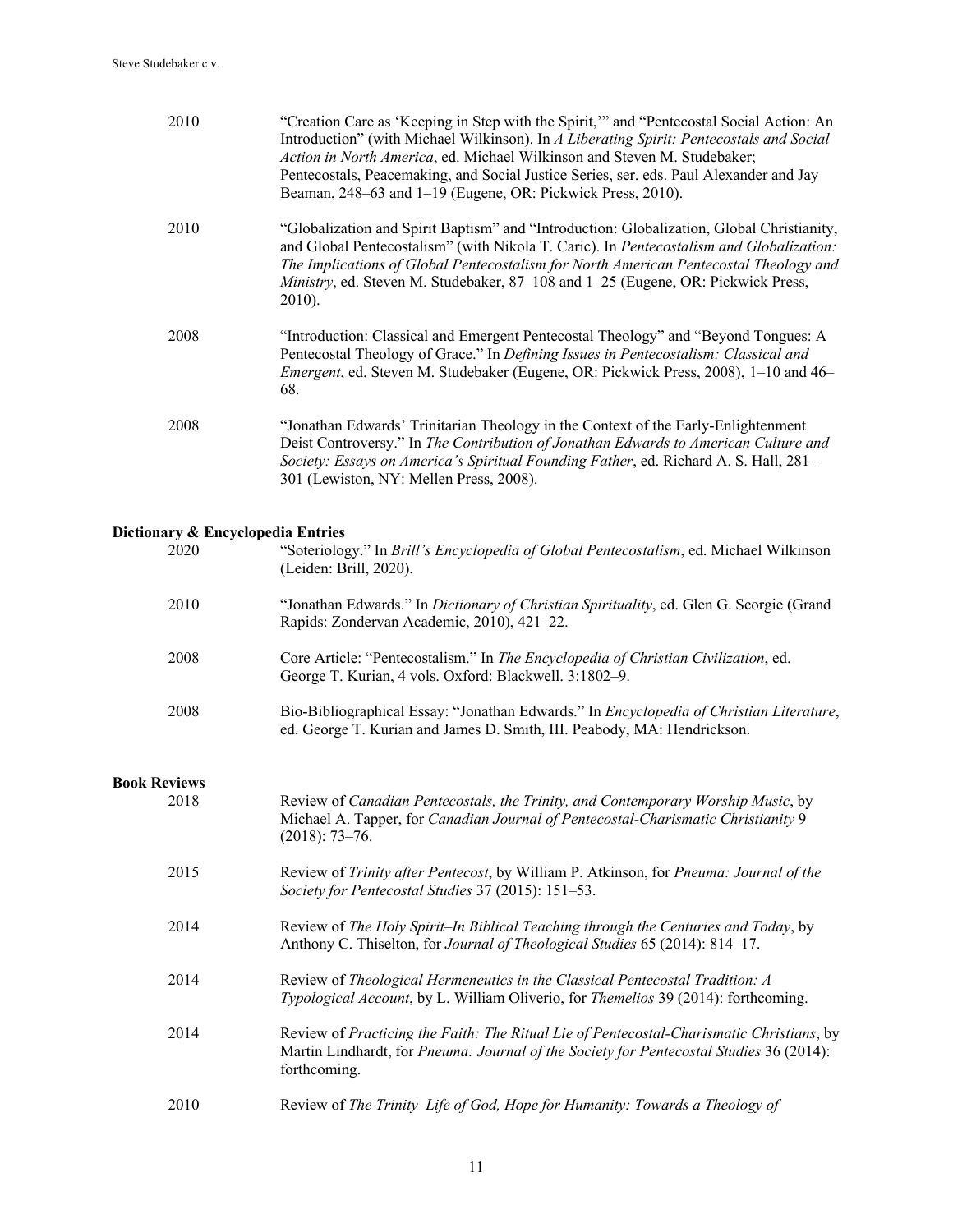|      | Communion, by Thomas J. Norris, for Pneuma: Journal of the Society for Pentecostal<br>Studies 32 (2010): 159-60.                                                                                                                 |
|------|----------------------------------------------------------------------------------------------------------------------------------------------------------------------------------------------------------------------------------|
| 2009 | Review of Peace to War: Shifting Allegiances in the Assemblies of God, by Paul<br>Alexander, for H-Pentecostalism, H-Net Humanities and Social Sciences Online.                                                                  |
| 2009 | Booknote of Understanding Jonathan Edwards: An Introduction to America's<br>Theologian, ed. Gerald R. McDermott, for Religious Studies Review 35 (2009): 160–61.                                                                 |
| 2009 | Booknote of Faith Comes by Hearing: A Response to Inclusivism, eds. Christopher W.<br>Morgan and Robert A. Peterson, for Religious Studies Review 35:1 (2009): 42.                                                               |
| 2009 | Review of He Who Gives Life: The Doctrine of the Holy Spirit, by Graham A. Cole, for<br>Pneuma: Journal of the Society for Pentecostal Studies 31 (2009): 146-47.                                                                |
| 2007 | Review of Truth Aflame: Theology for the Church in Renewal, by Larry D. Hart, for<br>Pneuma: Journal of the Society for Pentecostal Studies 28 (2007): 345-46.                                                                   |
| 2006 | Booknote of The Benefits of Providence: A New Look at Divine Sovereignty, by James S.<br>Spiegel, for Religious Studies Review 32 (2006): 180.                                                                                   |
| 2006 | Booknote of Scripture Alone: The Evangelical Doctrine, by R. C. Sproul, for Religious<br>Studies Review 32 (2006): 111.                                                                                                          |
| 2005 | Booknote of An Absolute Sort of Certainty: The Holy Spirit and the Apologetics of<br>Jonathan Edwards, by Stephen J. Nichols, for Religious Studies Review 30 (2005):<br>forthcoming.                                            |
| 2004 | Review of Rediscovering the Triune God: The Trinity in Contemporary Theology, by<br>Stanley J. Grenz, for Pneuma: Journal of the Society for Pentecostal Studies 25 (2004):<br>396-98.                                           |
| 2004 | Review of Encountering the Holy Spirit: Paths of Christian Growth and Service, by<br>French L. Arrington, for Pneuma: Journal of the Society for Pentecostal Studies 26<br>$(2004): 166 - 68.$                                   |
| 2004 | Booknote of Jonathan Edwards: A Life, by George M. Marsden, for Religious Studies<br>Review 30:1 (2004): 79.                                                                                                                     |
| 2004 | Review of 'The Supreme Harmony of All': The Trinitarian Theology of Jonathan<br>Edwards, by Amy Plantinga Pauw, for Fides et Historia 36 (2004): 156-57.                                                                         |
| 2002 | Booknote of God of Grace and God of Glory: An Account of the Theology of Jonathan<br>Edwards, by Stephen R. Holmes, for Religious Studies Review 28.1 (2002): 56.                                                                |
| 2001 | Review of Jonathan Edwards Confronts the Gods: Christian Theology, Enlightenment<br>Religion, and Non-Christian Faiths, by Gerald R. McDermott, for Pneuma: Journal of<br>the Society for Pentecostal Studies 23 (2001): 166-68. |
| 2001 | Review of Edwards in Our Time: Jonathan Edwards and the Shaping of American<br>Religion, ed. Sang Hyun Lee and Allen C. Guelzo, for Journal of the Evangelical<br>Theological Society 44 (2001): 365-66.                         |
| 2000 | Review of What Happens in Holy Communion? by Michael Welker, for Pneuma:<br>Journal of the Society for Pentecostal Studies 22 (2000): 337-40.                                                                                    |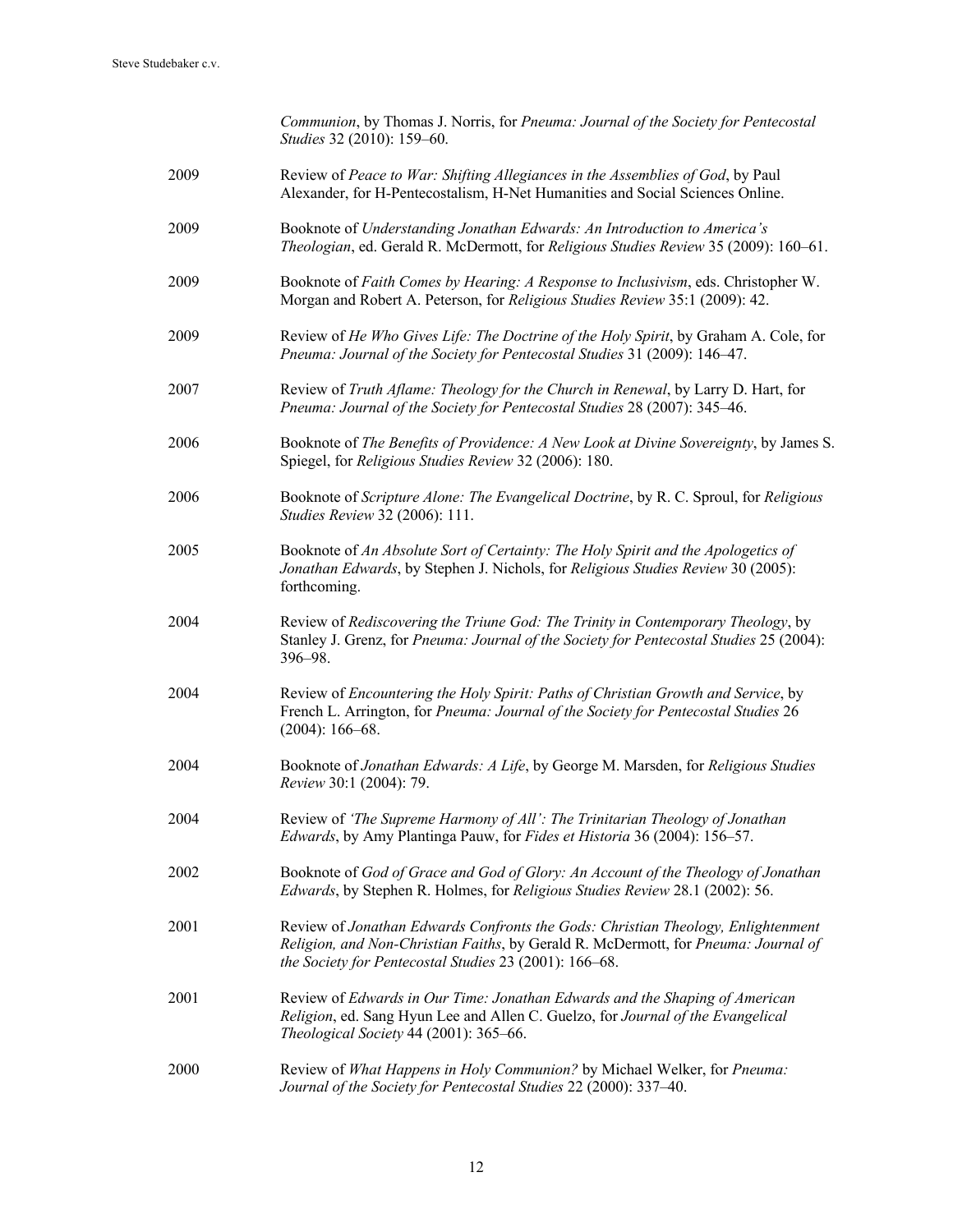#### **Lectures and Conference Papers**

- 2020 Papers scheduled for presentation at the Canadian Theological Society and Canadian-American Theological Association (Congress 2020), London, Ontario, cancelled due to COVID-19.
- 2019 [Cancelled due to illness] "A Pentecostal Theology of the Atonement." Paper presented at the annual meeting of the Society for Pentecostal Studies (Hyattsville, MD) February 28–March 2, 2019.
- 2018 "A Barthian and Pentecostal turn to the Holy Spirit in the Doctrine of the Trinity," Session: Karl Barth, the Holy Spirit, and Pentecostal Systematic Theology. Paper presented at the annual meeting of the Evangelical Theological Society (Denver, CO), November 13–15, 2018.
- 2017 "Edwards' Progressive Pneumatology and Trinitarian Theology," invited presentation for papers on theme of "The God of Jonathan Edwards" for the Models of God Interest Group. Paper presented at the annual meeting of the Evangelical Theological Society (Providence, RI), November 15–17, 2017.
- 2017 Walter J. Hollenweger Annual Lecture, "The Spirit and the Atonement: Pentecostal Challenges to the Christian Traditions." Co-Sponsored by The Cadbury Centre for the Public Understanding of Religion and University of Birmingham Centre for Pentecostal and Charismatic Studies, University of Birmingham (Birmingham, UK), June 6, 2017. http://www.birmingham.ac.uk/schools/ptr/departments/theologyandreligion/research/cpur /news/2017/hollenweger-lecture-2017.aspx
- 2017 (with Lee Beach) "Emerging Christianity and the Future of Evangelicalism." Paper presented at the annual meeting of the Canadian-American Theological Association (CCHSS), Ryerson University (Toronto, ON), May 28, 2017.
- 2017 "Pneumatological Realism: A Proposal for a Pentecostal Political Theology." Paper presented at the annual meeting of the Society for Pentecostal Studies (St. Louis, MO), March 9–11, 2017.
- 2015 (with Lee Beach) "From Monks to Punks: Emerging Christianity in Canada," The Emerging Church, Millennials, and Religion Seminar, 2015 annual meeting of the American Academy of Religion (Atlanta, GA), November 21–24, 2015.
- 2012 (with Lee Beach, collaborator on Lilly Grant project—emerging Canadian Christianity) "Friend or Foe? The Role of the Scholar in Emerging Christianity." Paper presented at the annual meeting of the Canadian Evangelical Theological Association, Congress of Humanities and Social Sciences, (Kitchner-Waterloo, ON), May 27, 2012.
- 2010 "From Spirit Baptism to the Trinitarian God." Paper presented at the annual meeting of the Society for Pentecostal Studies, North Central University (Minneapolis, MN), March 4-6, 2010.
- 2010 "Clark Pinnock: A Canadian Charismatic Pilgrim." Paper presented at the Canadian Pentecostal Symposium, annual meeting of the Society for Pentecostal Studies, North Central University (Minneapolis, MN), March 4-6, 2010.
- 2010 "A Pentecostal Theology of Religions and Missions." Paper presented at Regent University's Religious Pluralism and the Great Commission Colloquium (Virginia Beach, VA), February 27, 2010.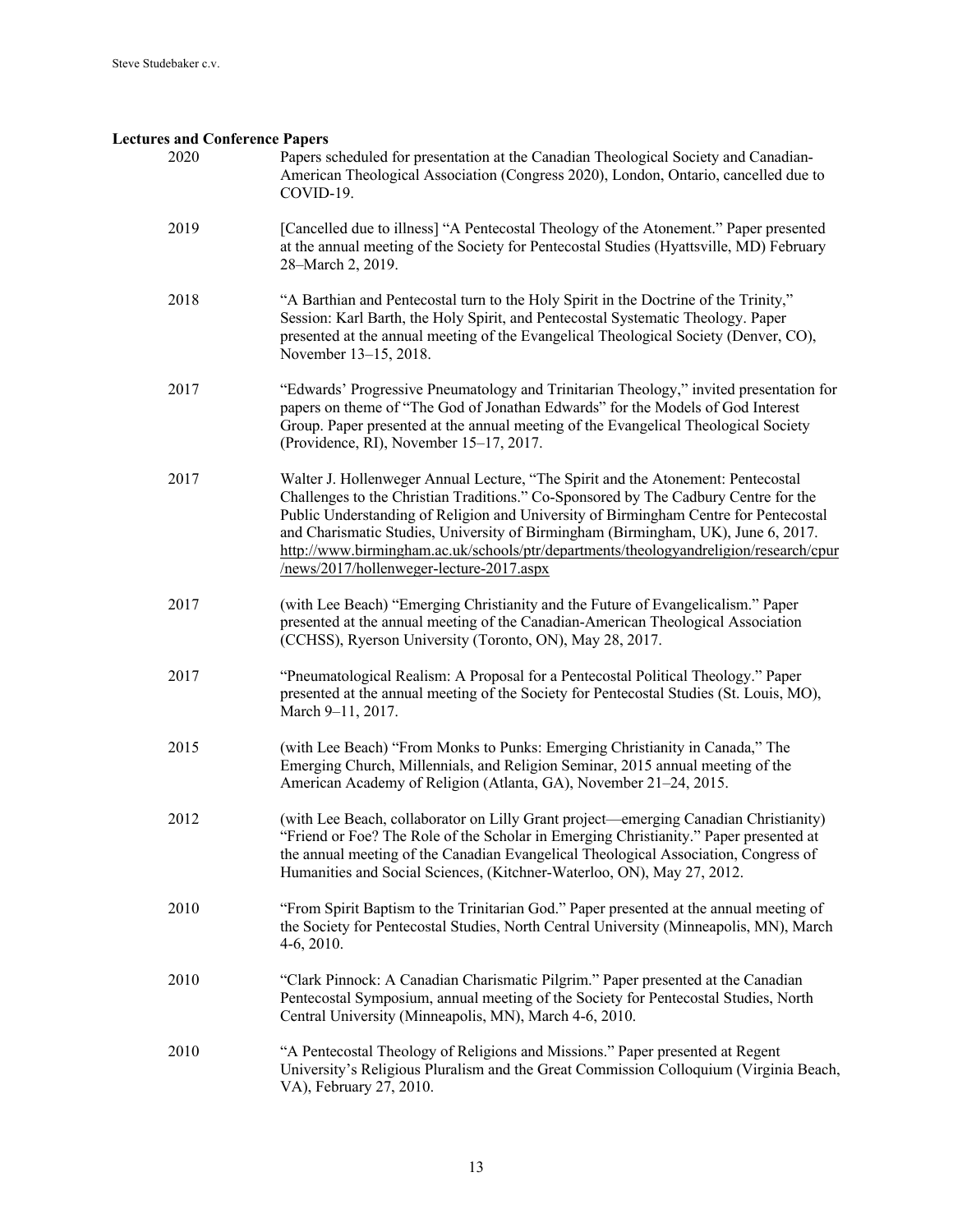| 2009 | "God suffers with Us in Christ." Paper presented at the McMaster Divinity College<br>Theology Conference (Hamilton, ON), May 9, 2009.                                                                                                                                                                                        |
|------|------------------------------------------------------------------------------------------------------------------------------------------------------------------------------------------------------------------------------------------------------------------------------------------------------------------------------|
| 2008 | "Spirit Baptism in Global Perspective." Paper presented at the Pentecostal Forum at<br>McMaster Divinity College (Hamilton, ON), October 25, 2008.                                                                                                                                                                           |
| 2008 | "Reflections on the Church Then and Now." Paper presented at the fourteenth annual H.<br>H. Bingham Colloquium in New Testament: "The Church: Then and Now," McMaster<br>Divinity College (Hamilton, ON), June 7, 2008.                                                                                                      |
| 2008 | "Creation Care as Keeping in Step with the Spirit: A Trinitarian Theology of Creation<br>Care as Christian Formation." Paper presented at the seventeenth annual Wheaton<br>Theology Conference, Rediscovering the Trinity: Classic Doctrine and Contemporary<br>Ministry, Wheaton College (Wheaton, IL), April 10-12, 2008. |
| 2008 | "A Unified Theology of Grace and Creation Care." Paper presented at the joint annual<br>meeting of the Wesleyan Theological Society and the Society for Pentecostal Studies,<br>Duke University (Durham, NC), March 13-15, 2008.                                                                                             |
| 2007 | "Grace in Trinitarian Perspective." Paper presented at the 59th annual meeting of the<br>Evangelical Theological Society (San Diego, CA), November 14-16, 2007.                                                                                                                                                              |
| 2007 | "Analogia Pneumatologia: Searching for a Pneumatological Foundation of Pentecostal<br>Theology." Paper presented at the Theological Research Seminar, McMaster Divinity<br>College (Hamilton, ON), October 30, 2007.                                                                                                         |
| 2007 | "J. H. King and a Pentecostal Theology of Religions: Proposing a Trajectory." Paper<br>presented at the 36th annual meeting of the Society for Pentecostal Studies, Lee<br>University (Cleveland, TN), March 8-10, 2007.                                                                                                     |
| 2007 | "Beyond Tongues: A Pentecostal Theology of Grace." Paper presented at the Pentecostal<br>Forum at McMaster Divinity College (Hamilton, ON), February 10, 2007.                                                                                                                                                               |
| 2006 | "J. H. King and a Pentecostal Theology of Religions: Proposing a Trajectory." Paper<br>presented at the Theological Research Seminar, McMaster Divinity College (Hamilton,<br>ON), November, 2006.                                                                                                                           |
| 2005 | "Spirit Christology and Ecumenical Convergence: A Comparison of the Spirit<br>Christologies of Jonathan Edwards and David M. Coffey." Paper presented at the 57th<br>annual meeting of the Evangelical Theological Society (Valley Forge, PA), November<br>16, 2005.                                                         |
| 2004 | "Jonathan Edwards's Theories of Divine Person in the Context of the Early-<br>Enlightenment Trinitarian Controversy." Paper presented at the 56th annual meeting of<br>the Evangelical Theological Society (San Antonio, TX), November 17, 2004.                                                                             |
| 2003 | "Jonathan Edwards's Trinitarian Theology in the Context of the Early-Enlightenment<br>Deist Controversy." Paper presented at The Northampton-Stockbridge Tercentenary<br>Celebration of the Birth of Jonathan Edwards (Northampton, Mass.), October 3-5, 2003.                                                               |
| 2003 | "Jonathan Edwards's Epistemology, Ontology, and Divine Ideas." Paper presented at the<br>Upper Midwest regional meeting of AAR/SBL/ASOR (St. Paul, MN), April 25-26, 2003.                                                                                                                                                   |
| 2003 | "The Compatibility of Divine Knowledge in Reformation Arminianism and Open<br>Theism." Paper presented at the joint annual meeting of the Wesleyan Theological<br>Society and the Society for Pentecostal Studies (Wilmore, KY), March 20-22, 2003.                                                                          |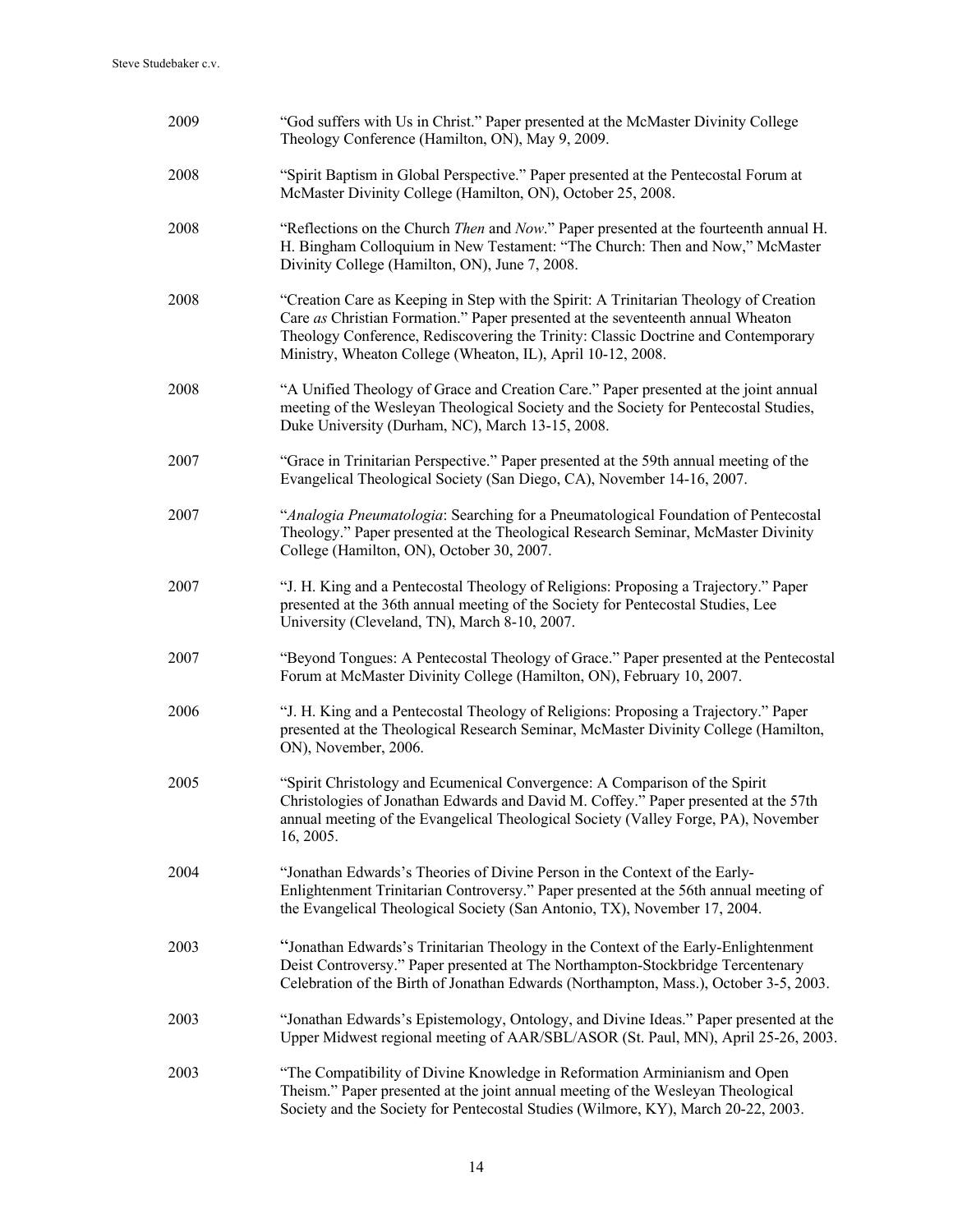| 2002                       | "The Mode of Divine Knowledge in Reformation Arminianism and Open Theism."<br>Paper presented at the 54th annual meeting of the Evangelical Theological Society<br>(Toronto, ON), November 20, 2002.                                                                                                                                                                                                                           |
|----------------------------|--------------------------------------------------------------------------------------------------------------------------------------------------------------------------------------------------------------------------------------------------------------------------------------------------------------------------------------------------------------------------------------------------------------------------------|
| 2001                       | "Pneumatology and Pentecostal Soteriology." Paper presented at the 30th annual meeting<br>of the Society for Pentecostal Studies, Oral Roberts University (Tulsa, OK), March 8-10,<br>2001.                                                                                                                                                                                                                                    |
| 2000                       | "Jonathan Edwards's Augustinian Trinitarian Theology." Paper presented at the 52nd<br>annual meeting of the Evangelical Theological Society (Nashville, TN), November 15-<br>17, 2000.                                                                                                                                                                                                                                         |
| 2000                       | "Jonathan Edwards's Pneumatological Concept of Grace: A Recommendation for a<br>Pentecostal Theology from a Reformed Puritan." Paper presented at the 29th annual<br>meeting of the Society for Pentecostal Studies, Northwest College (Kirkland, WA),<br><b>March 2000.</b>                                                                                                                                                   |
| <b>Panel Presentations</b> |                                                                                                                                                                                                                                                                                                                                                                                                                                |
| 2016                       | Organized panel with Amos Yong—The Spirit from the Great Awakenings through<br>Azusa: Pentecostal Receptions of Edwards' Pneumatology—and presented paper<br>"Edwards' Progressive and proto-Pentecostal Pneumatology," co-sponsored by Christian<br>Systematic Theology Section and Pentecostal-Charismatic Movements Group, annual<br>meeting of the American Academy of Religion (San Antonio, TX) November 19–22,<br>2016. |
| 2016                       | Organized and chaired panel, "Divine Affections and Aesthetics—Edwards, Pentecostals,<br>and the Spirit of Worship," annual meeting of the Society for Pentecostal Studies (San<br>Dimas, CA) March 10-12, 2016.                                                                                                                                                                                                               |
| 2016                       | Presented paper on Christian Ethics Panel Discussion, "Glossolalia," annual meeting of<br>the Society for Pentecostal Studies (San Dimas, CA) March 10–12, 2016.                                                                                                                                                                                                                                                               |
| 2015                       | Panel presentation and discussion: What specific insights do Catholics and Evangelicals<br>bring to the theological interpretation of evolution? With Ephraim Radner and Jeremy<br>Wilkins. Symposium: "Creatures of God: Theological Anthropology in the Context of<br>Evolution—A Catholic-Evangelical Dialogue," Wycliffe College (University of Toronto)<br>January 23, 2015.                                              |
| 2011                       | Respondent to papers on the topic of "Multicultural-izing Pentecostal Studies:<br>Reflections on the Canadian Experience," Canadian Pentecostal Symposium, annuam<br>meeting of the Society for Pentecostal Studies (Memphis, TN), March 10-13, 2011.                                                                                                                                                                          |
| 2011                       | Respondent on panel discussion of Wolgang Vondey's Beyond Pentecostalism. Annual<br>Meeting of the Society for Pentecostal Studies (Memphis, TN) March 10-13, 2011.                                                                                                                                                                                                                                                            |
| 2009                       | Respondent on panel, "Origins and Identity of Pentecostalism in Canada," Annual<br>Meeting of the American Academy of Religion (Montreal, QC) 2009.                                                                                                                                                                                                                                                                            |
| 2004                       | Presented paper, "Critical Confessionalism: Text selection and Teaching Methods within<br>the Context of Confessionalism," on panel discussing the topic of "Christian Faith and<br>the Historian's Vocation," 24th biennial meeting of the Conference on Faith and History,<br>Hope College (Holland, MI), October 14-16, 2004.                                                                                               |
| 2004                       | Presented paper, "Pentecostal Experience intimating Pentecostal Theology," on panel                                                                                                                                                                                                                                                                                                                                            |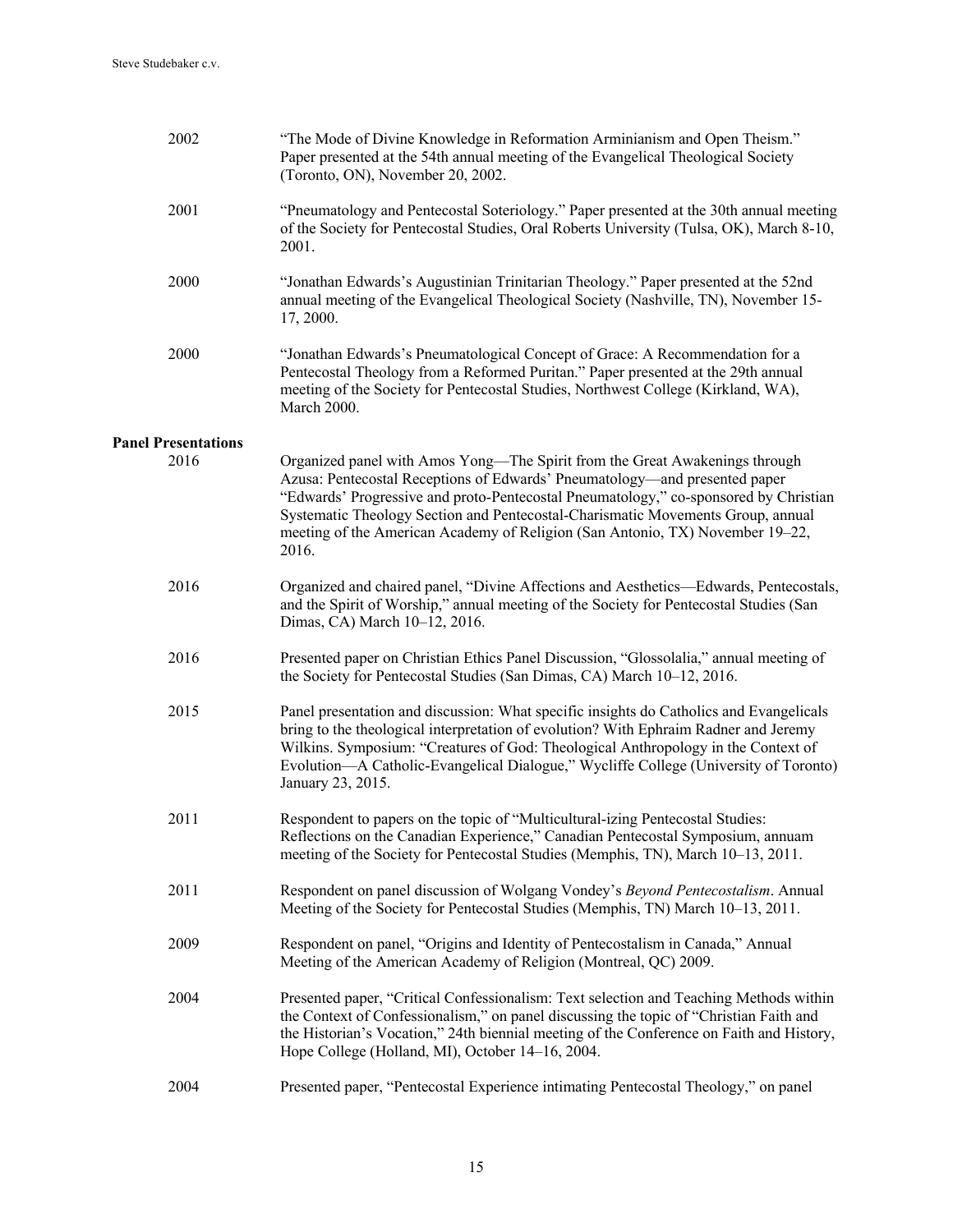discussing the topic of "The Pentecostal Way of doing Theology: Method and Manner," 33rd annual meeting of the Society for Pentecostal Studies, Marquette University (Milwaukee, WI), March 11–13, 2004.

2002 Presented paper, "A Young Theologian's Theological Reflections on Pentecostal Ecumenism," on panel discussing the Roman Catholic and Pentecostal Ecumenical Dialogue, 31st annual meeting of the Society for Pentecostal Studies, Southeastern University (Lakeland, FL), March 14–16, 2002.

## **Conference Organization and Leadership**

| $2016 - 17$ | Co-organizer with Gord Heath for fall 2017 conference, The Reformation: Then and<br>Now.                                                                                                                                                                                                                                                                                                                                                                                                               |
|-------------|--------------------------------------------------------------------------------------------------------------------------------------------------------------------------------------------------------------------------------------------------------------------------------------------------------------------------------------------------------------------------------------------------------------------------------------------------------------------------------------------------------|
| 2016        | Organized and hosted conference, Pentecostal Ministry and Theology in Post-Christian<br>and Multicultural Canada, McMaster Divinity College (Hamilton, ON), January 29,<br>2016.                                                                                                                                                                                                                                                                                                                       |
| 2012        | Co-director (with Richard J. Middleton) of the McMaster Divinity College and Canadian<br>Evangelical Theology Conference, "New Voices in Canadian Evangelical Theology,"<br>McMaster Divinity College (Hamilton, ON), October 20, 2012.                                                                                                                                                                                                                                                                |
| 2011        | Organized with Gordon Heath and Kevin Kirk the 2011 McMaster Divinity College<br>Theology Conference, "Globalization and Christian Faith and Ministry," McMaster<br>Divinity College (Hamilton, ON), June 11, 2011. Featured speaker (three plenary<br>sessions): Philip Jenkins. Parallel sessions by Peter Althouse, Lee Beach, Janet Clark,<br>Brian Clarke, Prince Conteh, Gord Heath, Michael Knowles, Stuart Macdonald, Christof<br>Sauer, Steve Studebaker, Wafik Wahba, and Michael Wilkinson. |
| 2009        | Organized (along with Jim Peterson, Phil Zylla, and Gord Heath) the 2009 McMaster<br>Divinity College Theology Conference, "The Dark Night of the Soul: Theological and<br>Pastoral Resources for the Suffering," McMaster Divinity College (Hamilton, ON), May<br>9, 2009.                                                                                                                                                                                                                            |
| 2008        | Organized and moderated the second McMaster Divinity College Pentecostal Forum:<br>The Many Faces of Pentecostalism: Pentecostalism and Globalization, McMaster<br>Divinity College (Hamilton, ON), October 25, 2008. Presenters include Allan Anderson,<br>Michael Wilkinson, Byron Klaus, Randall Holm, Joanne Pepper, Steve Studebaker, and<br>David Reed.                                                                                                                                          |
| 2007        | Organized and moderated inaugural McMaster Divinity College Pentecostal Forum:<br>Defining Issues in Pentecostalism—Classical and Emerging, McMaster Divinity College<br>(Hamilton, ON), February 10, 2007. Presenters included: Frank Macchia, Amos Yong,<br>Steve Studebaker, Andrew Gabriel, Roger Stronstad, Martin Mittlestad, and Cynthia<br>Long Westfall.                                                                                                                                      |

## **Professional Work and Writings**

| $2019-$ | Steering committee member, Models of God Interest Group, ETS.                                                                                              |
|---------|------------------------------------------------------------------------------------------------------------------------------------------------------------|
| $2015-$ | Co-director of Centre for Post-Christendom Studies<br>Editor, <i>Post-Christendom Studies</i> 2016<br>٠<br>Editor, Post-Christendom Studies 2017-2018<br>٠ |
| $2008-$ | Advisory Member on the Editorial Board of the Canadian Journal of<br>Pentecostal-Charismatic Christianity.                                                 |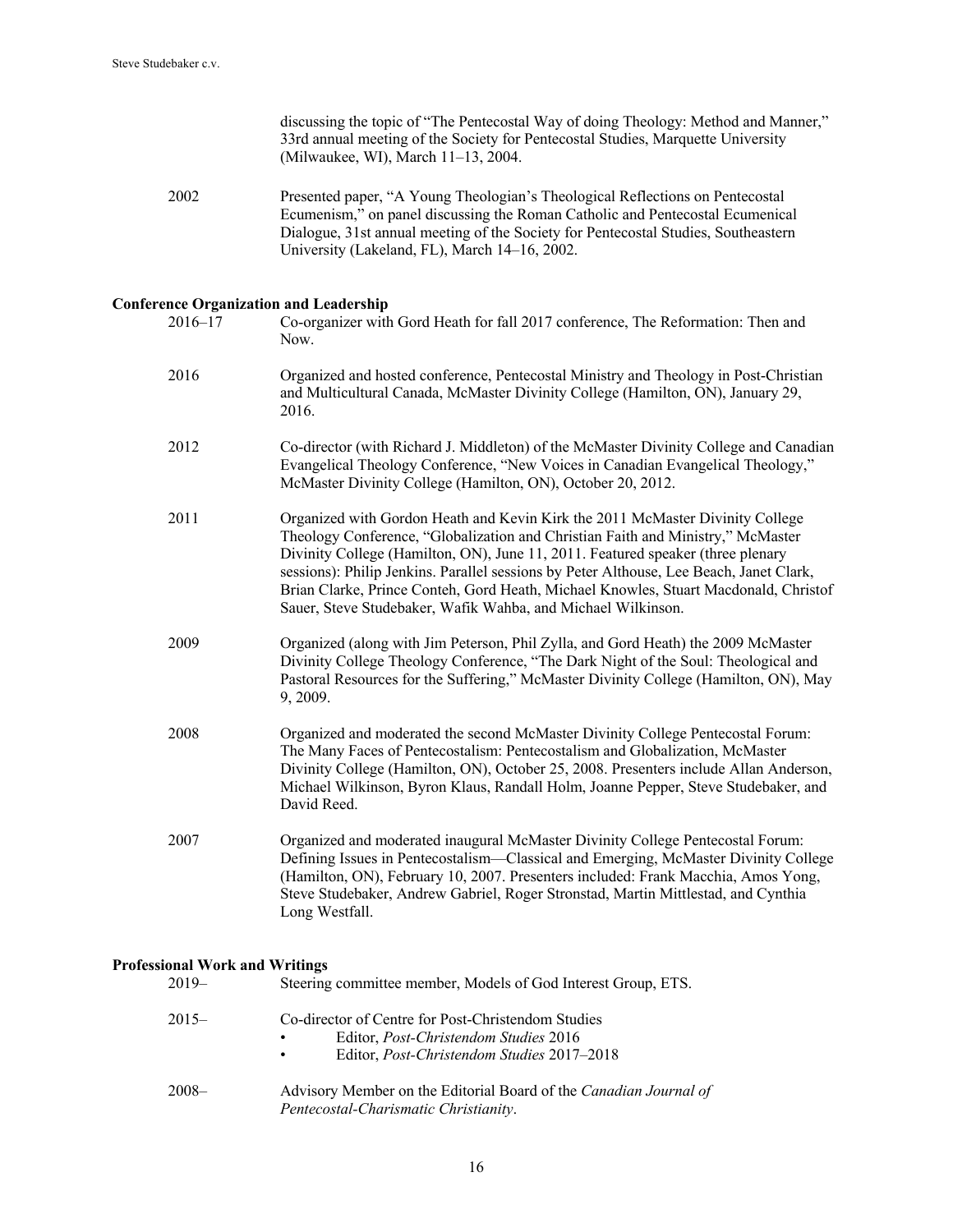| 2018 | Journal article referee for Journal of Religious History.                                                                                                                                                                                    |
|------|----------------------------------------------------------------------------------------------------------------------------------------------------------------------------------------------------------------------------------------------|
| 2017 | Journal article referee for Modern Theology.                                                                                                                                                                                                 |
| 2017 | "Is Christ Relevant to Politics," in Faith Today March/April 2017, pp. 30–34, cover story<br>with Ephraim Radner, John Stackhouse, and Miroslav Volf.                                                                                        |
| 2017 | Journal article referee for Political Theology.                                                                                                                                                                                              |
| 2016 | US Election night panel commentary for Lorna Dueck's CTV program.                                                                                                                                                                            |
| 2016 | Interviewed by Andrea Bennett and Kim Fu for their research project on religious<br>experience (October 6).                                                                                                                                  |
| 2016 | Participant in AAAS Science for Seminaries Faculty Enrichment Retreat at Timberline<br>Lodge, OR, July 18-21, 2016.                                                                                                                          |
| 2016 | Journal article referee for Political Theology.                                                                                                                                                                                              |
| 2014 | Online resource development for Baylor University Press: Amos Yong's, Renewing<br>Christian Theology.                                                                                                                                        |
| 2014 | Manuscript referee for Oxford University Press.                                                                                                                                                                                              |
| 2014 | Manuscript referee for Palgrave Macmillan.                                                                                                                                                                                                   |
| 2014 | Manuscript referee for T & T Clark.                                                                                                                                                                                                          |
| 2013 | Blog post, "Syria: A Foreign Policy of Presidential Prestige," The Bayview Review,<br>September 9, 2013.                                                                                                                                     |
| 2013 | Plenary address, "Servants of Christ, Servants of Caesar: Responding to the Challenge of<br>Western Decline," for the Ravi Zacharias Summer School, "Light in Dark Places" (July,<br>2013).                                                  |
| 2013 | with Lee Beach, Seminar, "The Contemporary Church in Canada," CBOQ Assembly.                                                                                                                                                                 |
| 2013 | Interview with Axiom News, news service for Ontario Alliance of Christian Schools on<br>Christian education in the cultural crossroads, January 11, 2013. Link to the article with<br>the interview.                                         |
| 2012 | Blog post, "Sojourners, 'Useful Idiots,' and the "I' Word," The Bayview Review,<br>October 12, 2012.                                                                                                                                         |
| 2012 | Blog post for EerdWord, "Creation Care is Christian Formation."                                                                                                                                                                              |
| 2012 | Blog post for Evangelical Environmental Network, "Keeping in Step with the Spirit."                                                                                                                                                          |
| 2012 | Three seminars on Emerging and New Churches in Canada for the Canadian Pentecostal<br>Seminary and the Associated Canadian Theological Schools (ACTS) "Church Leaders<br>Day," Trinity Western University, Langley, B.C. (November 2, 2012). |
| 2012 | Seminar on New Forms of the Church in Canada for the British Columbia and Yukon<br>District of the Pentecostal Assemblies of Canada Church Planters Network, Trinity<br>Western University, Langley, B.C. (November 1, 2012).                |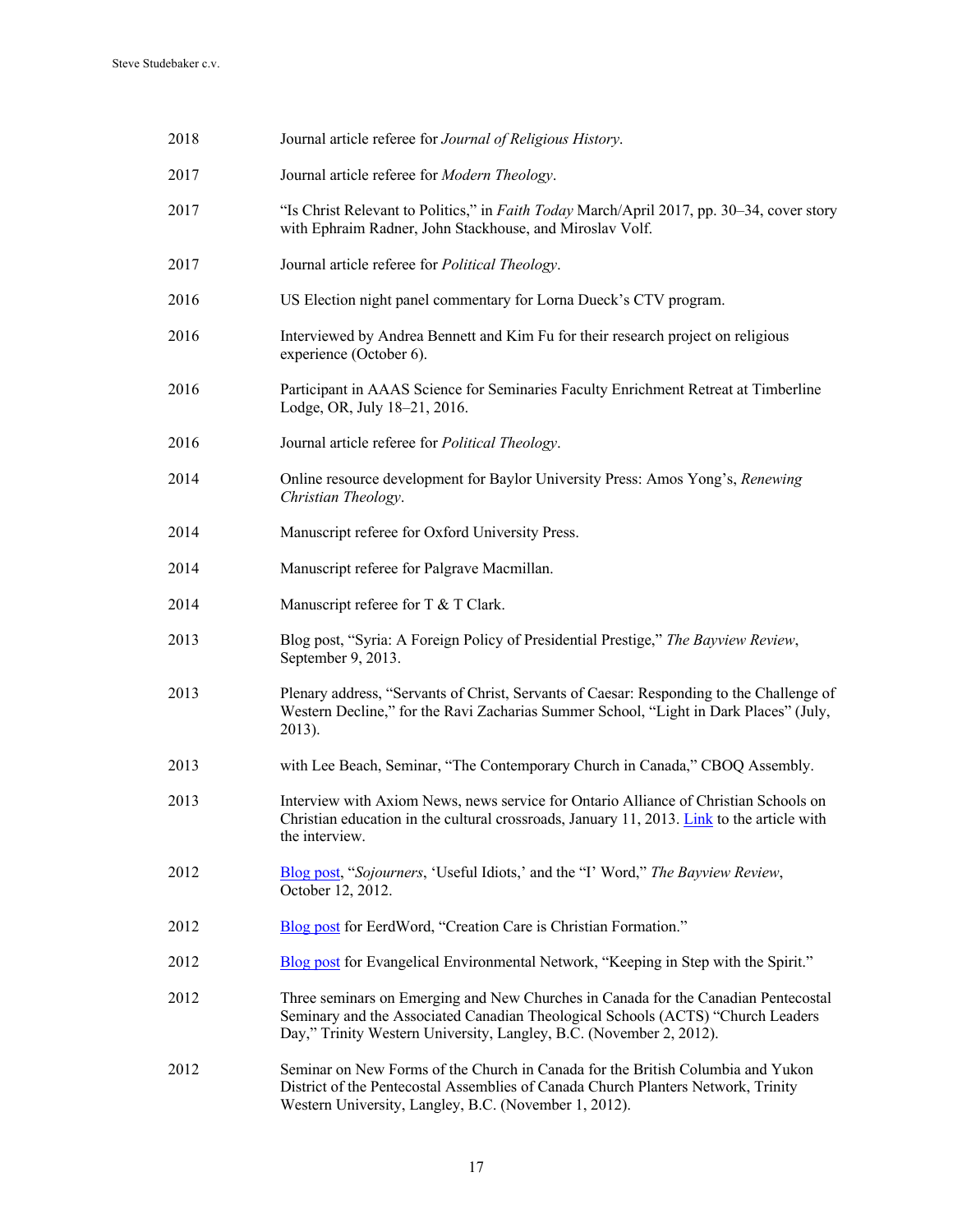| 2010 | Webitorial for Christianity.ca, "The New Atheists, Religion, and Violence."                                                                                                                                                                 |
|------|---------------------------------------------------------------------------------------------------------------------------------------------------------------------------------------------------------------------------------------------|
| 2009 | Webitorial for Christianity.ca, "Fort Hood and the Myths of Secularism."                                                                                                                                                                    |
| 2009 | Weblog for Christianity.ca, "Jesus is with the God-Forsaken: Encouragement and<br>Challenge."                                                                                                                                               |
| 2008 | Weblog for Christianity.ca, "Being in, but not of the World."                                                                                                                                                                               |
| 2007 | "Is being saved the Same Thing as having a Personal Relationship with God?" Ask a<br>Theologian Column in Faith Today May/June (2007): 44.                                                                                                  |
| 2007 | Weblog for Christianity.ca, "Christian Actors, Christian Plots, and the Gospel Plot:<br>Theology as scripting Christian life in light of the Gospel."                                                                                       |
| 2007 | Weblog for Christianity.ca, "Theology, A Question of Discipleship."                                                                                                                                                                         |
| 2002 | Editorial assistance for Bradford E. Hinze and D. Lyle Dabney, ed., Advents of the Spirit:<br>An Introduction to the Current Study of Pneumatology, Marquette Studies in Theology,<br>30 (Milwaukee, WI: Marquette University Press, 2001). |
|      |                                                                                                                                                                                                                                             |

# **Institutional Service**

| onal Service |                                                                                                                                                      |
|--------------|------------------------------------------------------------------------------------------------------------------------------------------------------|
| 2018–        | Faculty Senator to the Board of McMaster Divinity College.                                                                                           |
| 2018-19      | Chair, sub-committees for ATS ten-year self-study, reports for standards 3 (Theological<br>Curriculum) and 4 (Library).                              |
| 2018-19      | Steering committee member for ATS ten-year self-study.                                                                                               |
| 2017         | Team member of application for ATS Innovations Projects Grant for practice led research<br>in the Doctor of Practical Theology. Awarded \$50,000.00. |
| 2017         | Doctor of Practical Theology interim director (winter semester).                                                                                     |
| 2016         | Graduate Studies Committee (fall semester).                                                                                                          |
| $2016-$      | Co-director with Gord Heath and Lee Beach of the Centre for Post-Christendom Studies<br>at McMaster Divinity College.                                |
| 2016         | (with Lee Beach) message on new churches in Canada for President's Dinner, Crossroads<br>March 14, 2016.                                             |
| 2015–2106    | (with Gord Heath) organized and hosted Theological Studies Luncheons, October 5 and<br>January 25.                                                   |
| 2009-19      | Coordinator (with Paul Evans and Wendy Porter) semi-monthly meetings of Theological<br>Research Seminar, McMaster Divinity College.                  |
| 2011-2012    | Co-chair, the Theological Studies MDiv and MTS Curriculum Review Committee.                                                                          |
| 2011-2012    | Chair, ATS Globalization Self-Study Committee.                                                                                                       |
| 2009-2010    | Developed Pentecostal Studies Program, McMaster Divinity College.                                                                                    |
|              |                                                                                                                                                      |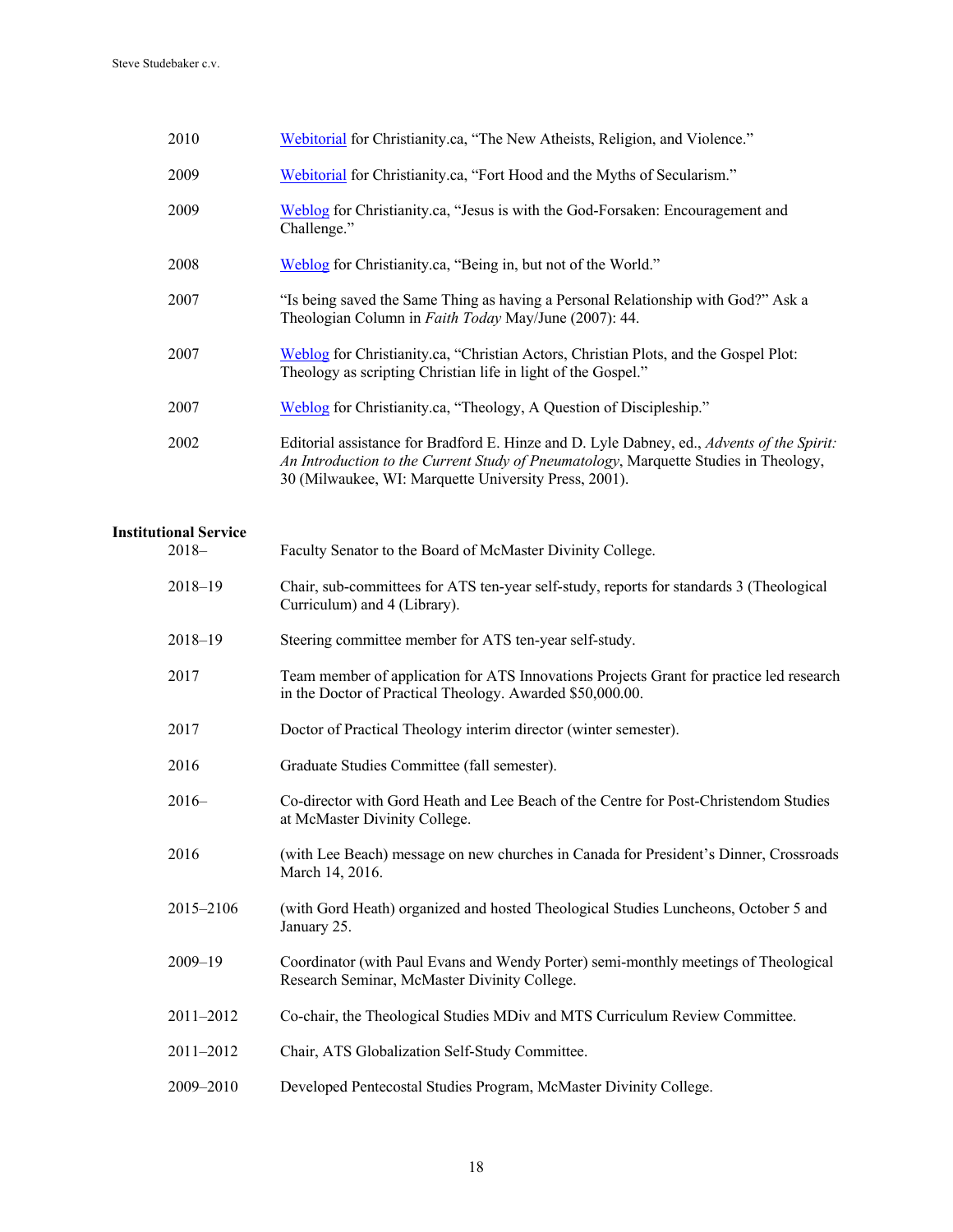| 2009-2010              | Divinity Student Association Faculty Representative, McMaster Divinity College.                                                       |
|------------------------|---------------------------------------------------------------------------------------------------------------------------------------|
| 2006-2009              | Faculty Senator to the Board of McMaster Divinity College.                                                                            |
| 2007-2008              | ATS Governance Committee, McMaster Divinity College.                                                                                  |
| 2006                   | Theological Studies curriculum review for MDiv and MTS programs, McMaster Divinity<br>College.                                        |
| 2005                   | Developed curriculum for proposed MDiv degree, Emmanuel College.                                                                      |
| 2004-2005              | Technology Development Committee, Emmanuel College.                                                                                   |
| <b>Church Ministry</b> |                                                                                                                                       |
| $2018 - 19$            | • Sumer pulpit supply Pelham Community Church, video devotion for Holy Week                                                           |
| 2017                   | • July 23, preached for Pelham Community Church                                                                                       |
|                        | • Co-leading Bible study at Pelham Community Church, Ridgeville, ON.                                                                  |
|                        | • March 7, message for Chapel, McMaster Divinity College, Hamilton, ON.                                                               |
| 2016                   | • Four-week class for Burlington Baptist Church's adult education Digging Deeper<br>Series, topic: Horizons of Grace.                 |
|                        | • March 7, message for Chapel McMaster Divinity College (Hamilton, ON)                                                                |
|                        | • August 23, preached for Pelham Community Church                                                                                     |
| 2015                   | • April 19, preached for the Sunday morning service, Logos Baptist Church, Chinese<br>English Language congregation (Mississauga, ON) |
|                        | • March 2, message for Chapel McMaster Divinity College (Hamilton, ON)                                                                |
| 2014                   | • March 17, message for Chapel McMaster Divinity College (Hamilton, ON)                                                               |
| 2013                   | • March 6, message for Chapel McMaster Divinity College (Hamilton, ON)                                                                |
| 2012                   | · February 29, message for Chapel McMaster Divinity College (Hamilton, ON)                                                            |
| 2011                   | • March 23, message for Chapel McMaster Divinity College (Hamilton, ON)                                                               |
| 2010                   | • May 9, spoke at the Sunday gathering of Matthew 25 Intentional Community<br>(Hamilton, ON)                                          |
|                        | • Co-led and taught Fellowship Group and Bible Study, Fairport Baptist Church<br>(Fairport, NY)                                       |
|                        | • January 29, homily for McMaster Divinity College Spiritual Formation Retreat<br>(Ancaster, ON)                                      |
|                        | • January 17, message for Chapel McMaster Divinity College (Hamilton, ON)                                                             |
| 2009                   | • September 20, preached for the Anniversary Service, Durham Baptist Church (Durham,<br>ON)                                           |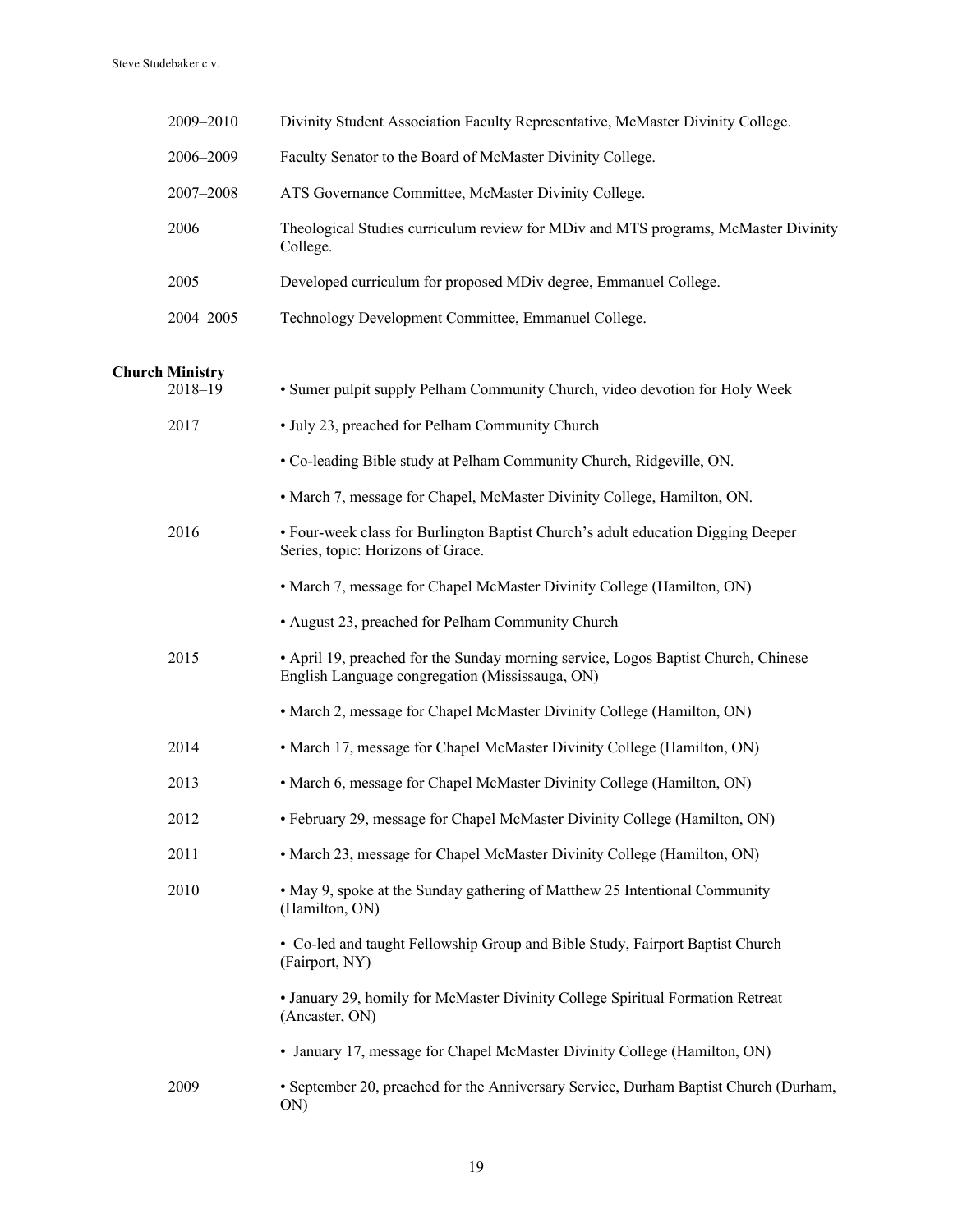|           | • August 16, preached for the Sunday morning service, Logos Baptist Church, Chinese<br>English Language congregation (Mississauga, ON) |
|-----------|----------------------------------------------------------------------------------------------------------------------------------------|
|           | • March, Message for Chapel McMaster Divinity College (Hamilton, ON)                                                                   |
| 2007      | • February, speaker for Faith Tabernacle's Men's Retreat (Brantford, PAOC Retreat<br>Center)                                           |
|           | • March, Message for Chapel McMaster Divinity College (Hamilton, ON)                                                                   |
| 2006      | • August, preached for McMaster Divinity College's New and Returning Student Retreat<br>(Burlington, ON)                               |
|           | • October, spoke to sectional meeting of Pentecostal Assemblies of Canada pastors<br>(Welland, ON)                                     |
| 1993-1995 | Associate Pastor, Virginia Assembly of God (Virginia, MN)                                                                              |
| 1992–1993 | Youth Pastor, Avondale Christian Center (Woodinville, WA)                                                                              |
|           |                                                                                                                                        |

## **Research Interests**

Pneumatology and environmental ethics; Jonathan Edwards's trinitarianism, pneumatology, and soteriology; the relation between Christology and pneumatology in soteriology; and trinitarian theology.

## **Academic Awards/Honors/Grants**

| 2018      | A Pentecostal Political Theology for American Renewal: Spirit of the Kingdoms, Citizens<br>of the Cities (Palgrave Macmillan, 2016) was a finalist for the 2018 Pneuma Award. |
|-----------|-------------------------------------------------------------------------------------------------------------------------------------------------------------------------------|
| 2017      | Team member of application for ATS Innovations Projects Grant for practice led research<br>in Doctor of Practical Theology. Awarded \$50,000.00.                              |
| 2016      | McMaster University Arts Research Board Travel Grant for annual meeting of the<br>American Academy of Religion (fall 2016).                                                   |
| 2014      | From Pentecost to the Triune God: A Pentecostal Trinitarian Theology (Eerdmans, 2012)<br>received the 2014 Pneuma Book Award, Society for Pentecostal Studies.                |
| 2014      | From Pentecost to the Triune God: A Pentecostal Trinitarian Theology (Eerdmans, 2012)<br>was nominated for the 2014 Grawemeyer Award in Religion.                             |
| 2012      | McMaster University Arts Research Board Publication Grant for From Pentecost to the<br>Triune God                                                                             |
| 2012      | McMaster University Arts Research Board Publication Grant for The Globalization of<br>Christianity                                                                            |
| 2011-2012 | Lilly Theological Scholars Grant (collaborative grant for research project with Lee Beach<br>on emerging churches in Canada). Awarded \$14,327.00.                            |
| 2002-2003 | Teaching Fellowship, Marquette University                                                                                                                                     |
| 2001-2002 | Dissertation Fellowship, Marquette University                                                                                                                                 |